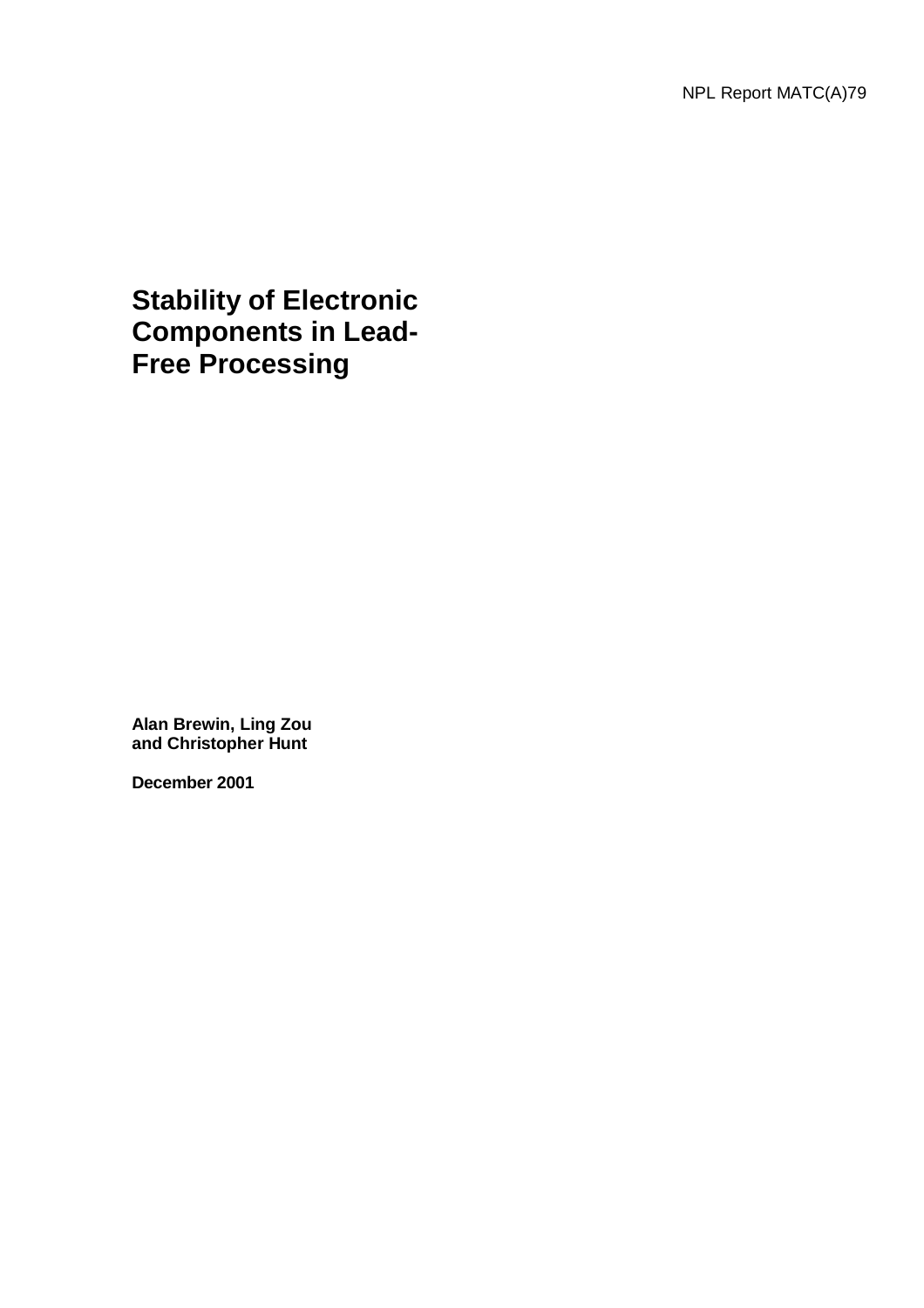**December 2001** 

# **Stability of Electronic Components in Lead-Free Processing**

**Alan Brewin, Ling Zou & Christopher Hunt Materials Centre National Physical Laboratory Teddington, Middlesex UK. TW11 0LW** 

# **ABSTRACT**

With the widening interest and need to implement a lead-free process there has been much discussion and speculation on the stability of electronic components. In this study a range of components were selected and their functional and physical stability during lead-free reflow conditions assessed. The surface mount components examined were various LEDs, polyester and electrolytic capacitors, crystal oscillators, polyamide connectors and BGAs.

The work has shown that only minor effects occur, with the majority of components remaining within specification. There are, however, concerns with capacitors.

Industry concerns about lead-free soldering with these component types are addressed in light of the results.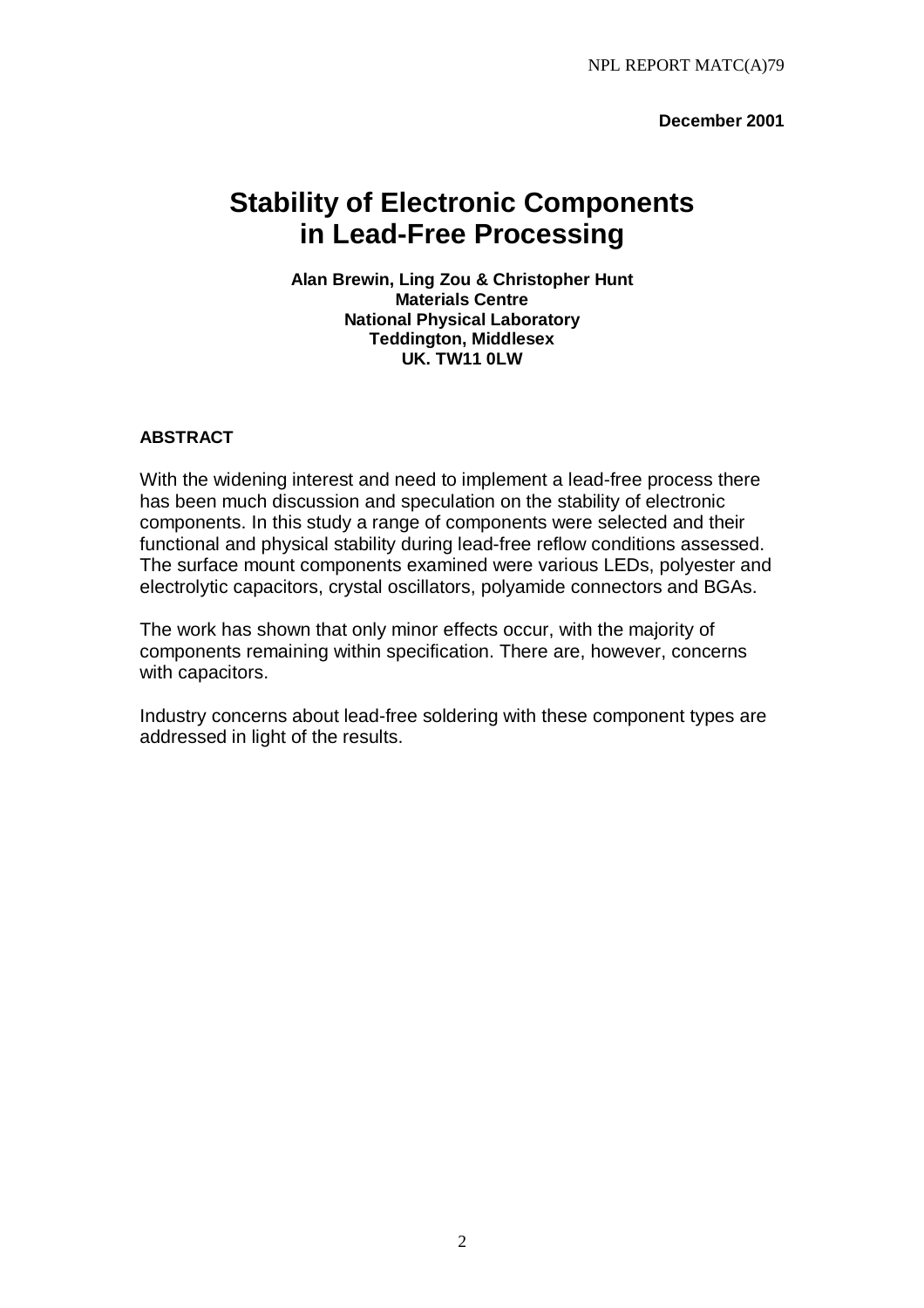© Crown copyright 2001 Reproduced by permission of the Controller of HMSO

# ISSN 1361-4061

National Physical Laboratory Teddington, Middlesex, UK, TW11 0LW

Extracts from this report may be reproduced provided the source is acknowledged and the extract is not taken out of context.

Approved on behalf of Managing Director, NPL, by Dr C Lea, Head, Materials Centre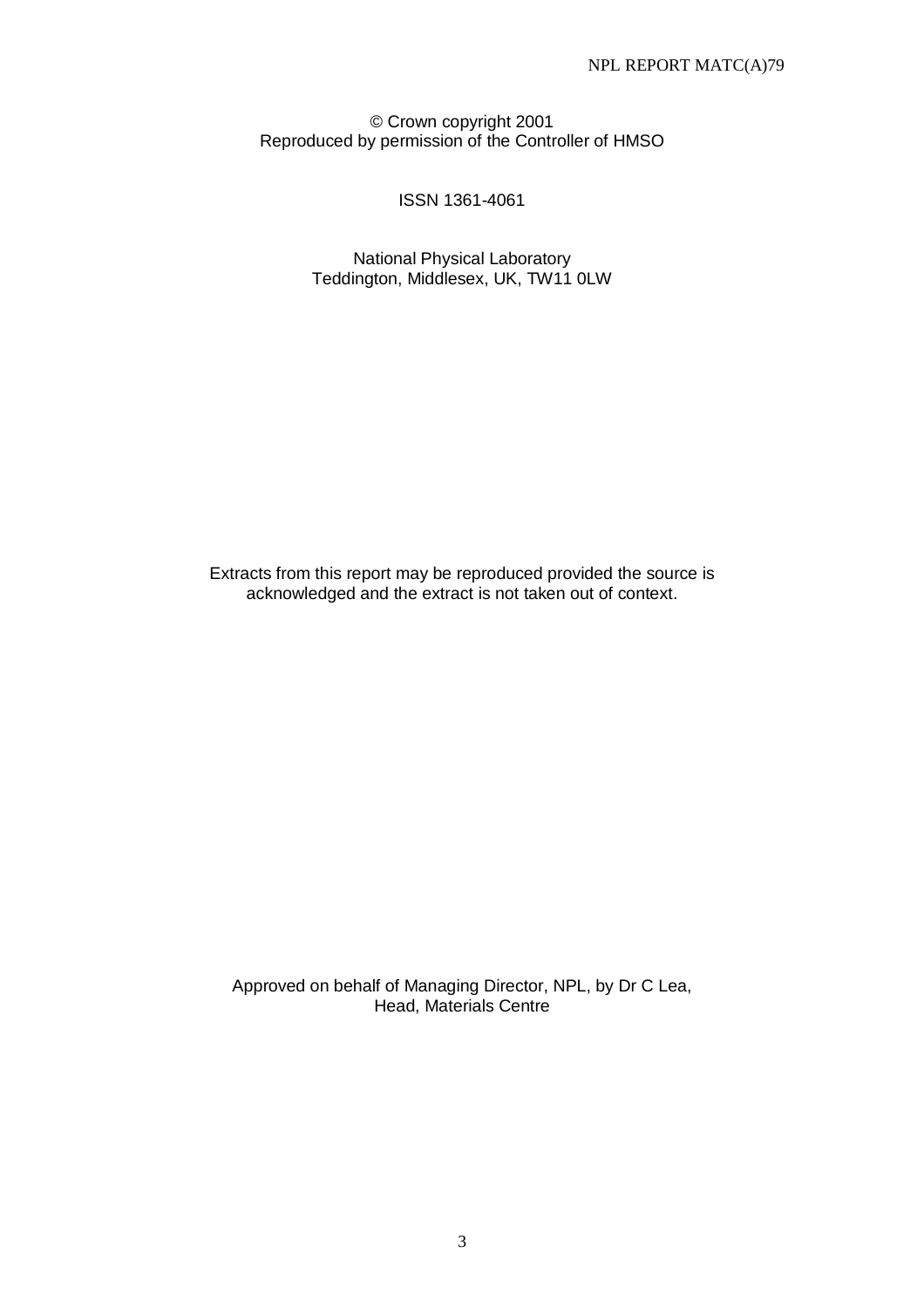# **CONTENTS**

| 1           |             |  |
|-------------|-------------|--|
|             | 1.1         |  |
|             | 1.2         |  |
|             | 1.3         |  |
|             | 1.4         |  |
|             | 1.5         |  |
|             | 1.6         |  |
| $2^{\circ}$ |             |  |
|             | 2.1         |  |
|             | 2.2         |  |
|             | 2.3         |  |
|             | 2.4         |  |
|             | 2.5         |  |
|             | $3^{\circ}$ |  |
|             | 3.1         |  |
|             |             |  |
|             | 3.2         |  |
|             | 3.2.1       |  |
|             | 3.2.2       |  |
|             | 3.2.3       |  |
| 4           |             |  |
|             | 4.1         |  |
|             | 4.2         |  |
|             | 4.3         |  |
|             | 4.4         |  |
|             | 4.5         |  |
|             | 4.6         |  |
|             | 4.7         |  |
| 5           |             |  |
| 6           |             |  |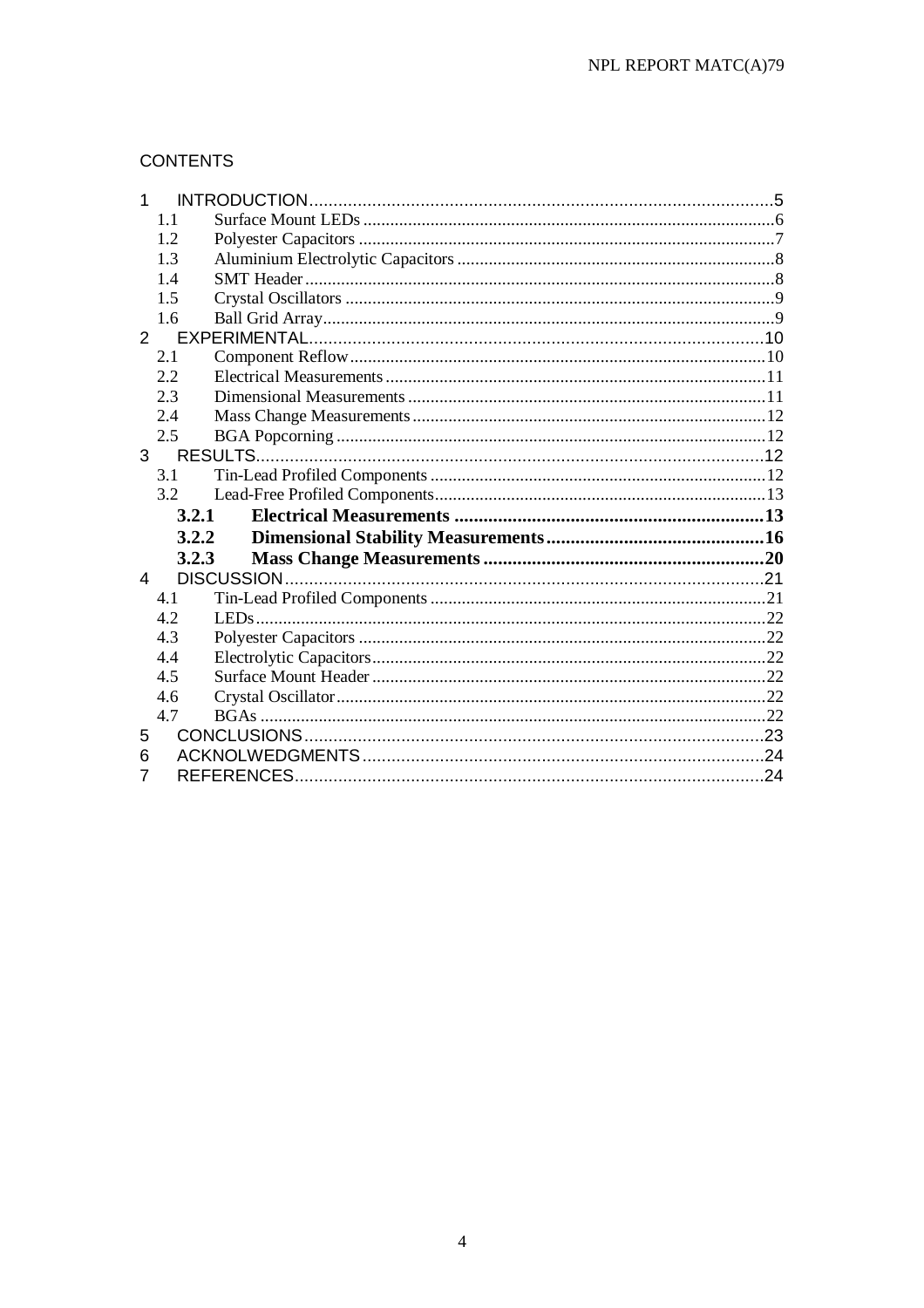#### **1 INTRODUCTION**

The introduction of lead-free soldering in the UK is now widely considered to be inevitable due to market as well as legislative forces. The higher temperatures needed to reflow lead-free solders (for example tin/silver/copper, eutectic 217°C) have implications for the electronic components.

In implementing a lead-free process the major concern, and initially the biggest impediment, was the availability of compliant components. There are two issues for components in being compatible with the lead-free process. One is the metal finish on the terminations, and the other is the integrity of the component at the elevated processing temperature.

The former issue of termination finish, clearly requires that this be lead-free, and potentially impacts on solderability and thus process yield. The second issue of component integrity is considered here. Component integrity comprises two features, one is the physical robustness of the component, and the second is the functionality. Which of these is the most important varies with component type. For a wide range of active devices with silicon die, it is the packaging that is critical, the die and leadframe easily withstanding the increase in process temperature. For a number of discrete components it is the structure of the device that is critical. For example the multi-layer structure of capacitors may be sensitive to alternative thermal profiles. In the electronics industry technology moves at a great pace, and the issue of components being compatible with a lead-free process is a moving target, and one of continual improvement. None the less concerns centred on component robustness remain throughout the industry.

Historically components have been designed to withstand traditional tin-lead soldering temperatures, and manufacturers have recommended limits for heating during reflow that would often be exceeded under lead-free reflow conditions.

In this work several components that are considered by members of the Soldering Science & Technology Club (SSTC) to be most susceptible or problematic if overheated during reflow, are exposed to harsh lead-free reflow conditions and their functional and physical stability are measured. These include light emitting diodes (LEDs), capacitors, crystals, connectors and a plastic ball grid array (PBGA).

Table 1 lists the electronic components included.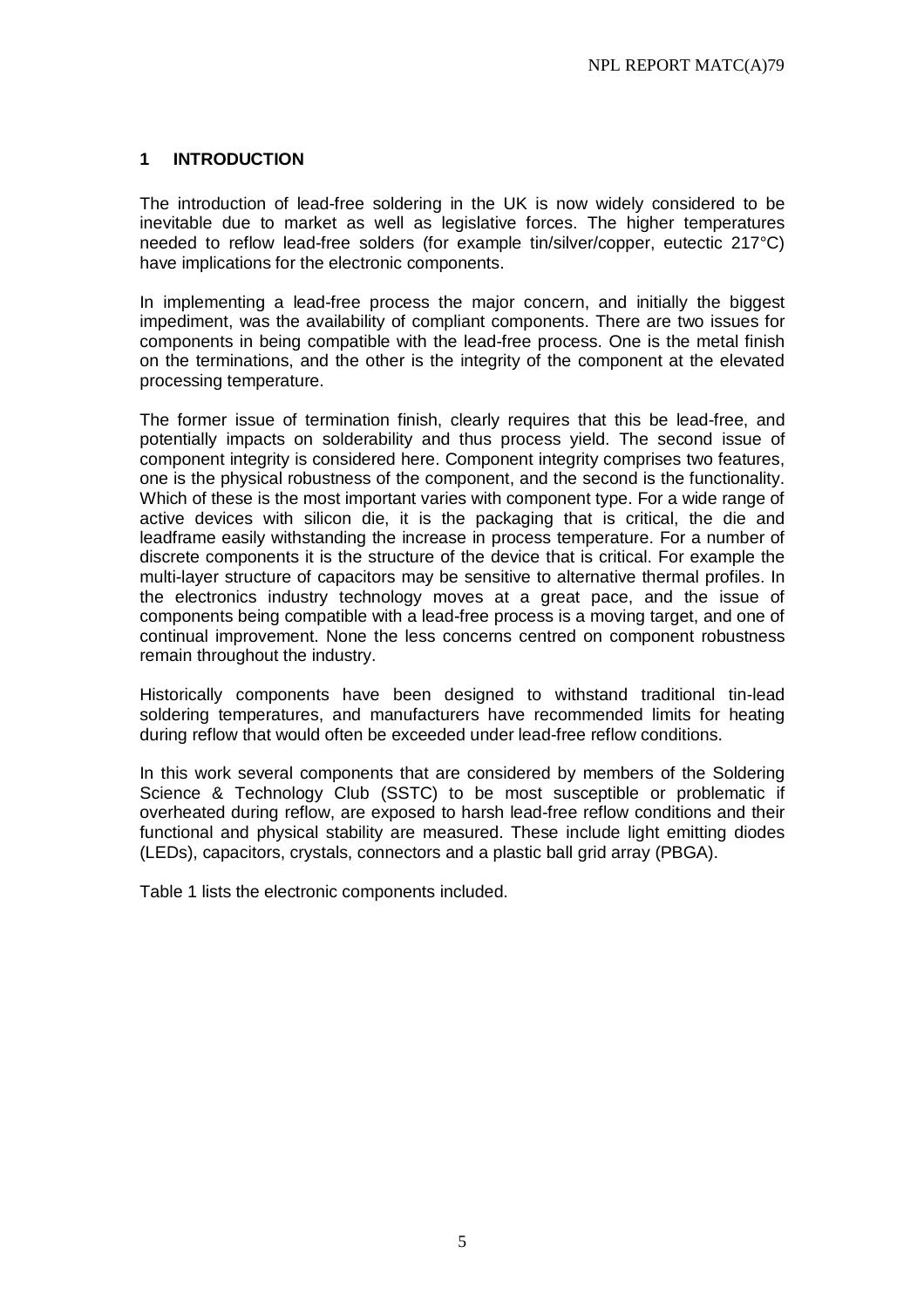| <b>Component</b>                     | <b>Variation</b>            | <b>Figure</b> |
|--------------------------------------|-----------------------------|---------------|
| SMT 2x1.25mm LED                     | green                       |               |
| SMT 2x1.25mm LED                     | yellow                      |               |
| <b>SMT 2x1.25mm LED</b>              | red                         |               |
| Sub-Min, Gull Wing Lead LED          | red                         | 2             |
| Sub-Min, Gull Wing Lead LED          | yellow                      |               |
| Sub-Min, Gull Wing Lead LED          | green                       |               |
| Metallised, SMT, Polyester Capacitor | 7.3mm, 63V/40V AC - 0.47 µF | 3             |
| 1mm Pitch, Top Entry, SMT Header     | 2 way                       | 4             |
| Panasonic Capacitors VFC SM 105°C    | 6.3V 47uF                   | 5             |
| Panasonic Capacitors VFC SM 105°C    | 16V100uF                    | 6             |
| Panasonic Capacitors VFC SM 105°C    | 35V 4.7uF                   |               |
| <b>Crystal SMT</b>                   | 14-7456 MHz                 | 8             |
| <b>Crystal SMT</b>                   | 20 MHz                      |               |
| <b>Crystal SMT</b>                   | 18.432 MHz                  |               |
| <b>Ball Grid Array</b>               | PBGA256-1.27mm-27mmm-DC     | 9             |

# **Table 1. Components Tested**

#### **1.1 Surface Mount LEDs**

Two types of surface mount LEDs were tested - standard SMT and gull wing, all based on GaAsP/GaP technology and in each case three colours (green, yellow and red). There have been concerns about LED polymer casings softening at lead-free reflow temperatures and the optical performance being impaired.



**Figure 1. Standard SM LED.**

A recommended reflow profile is supplied by the SM LED manufacturer, and is shown in Figure 2.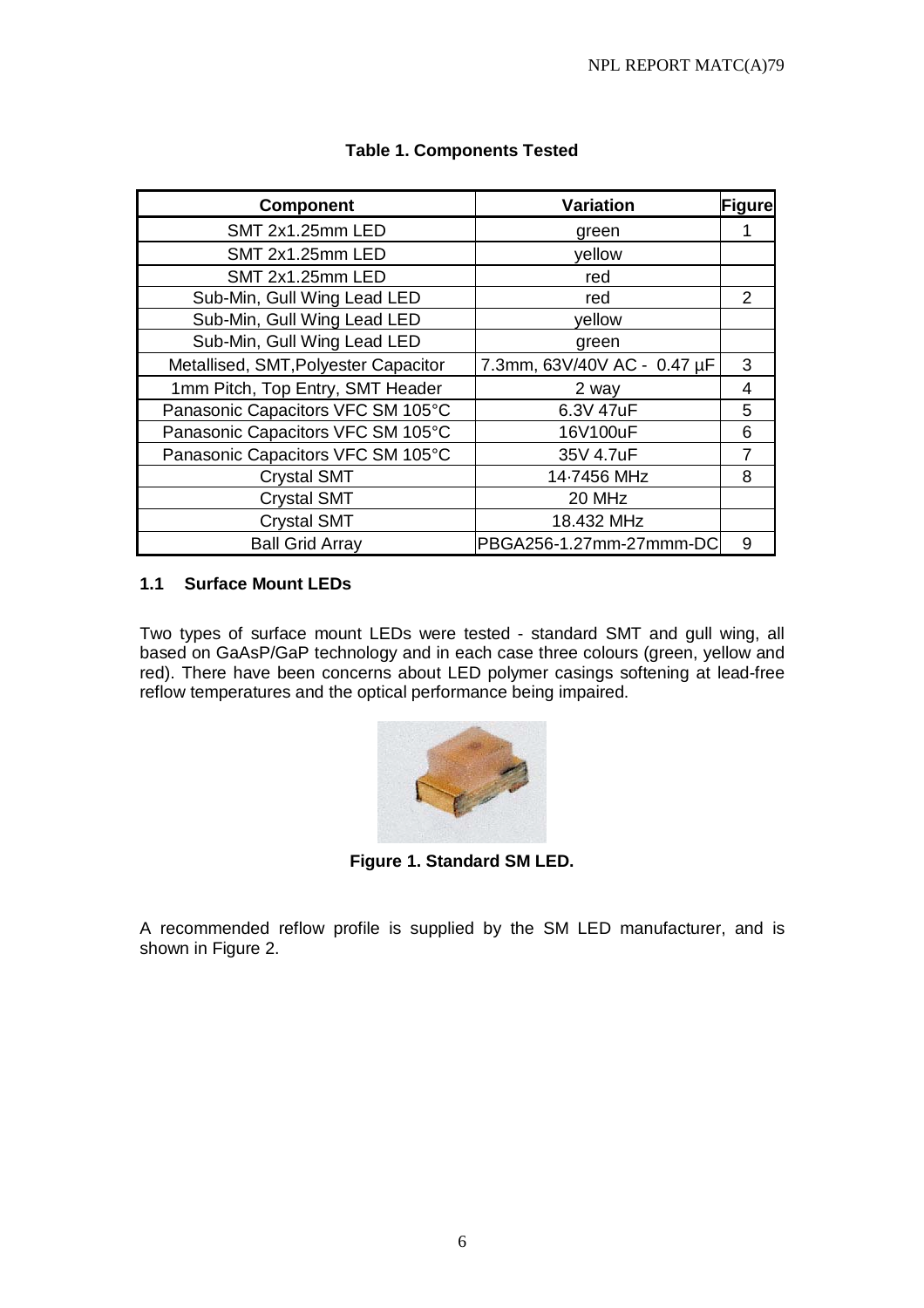

#### **Figure 2. Manufacturer's recommended reflow profile for Standard SM LEDs**



# **Figure 3. Gull Wing SM LED.**

The manufacturer of the gull wing LEDs provides no guidelines for reflow soldering conditions.

#### **1.2 Polyester Capacitors**

These capacitors are surface mount devices manufactured with wound layers of polymer (polyethylene terephthalate, PET) foil coated with a vacuum deposited metal forming a coil. The ends of the coils are attached directly to the external component contacts at each end of the component so the entire outside edge of the wound conductive layer is in electrical contact. This wound construction leads to a vulnerability to a higher temperature profile and there are concerns about the physical stability of plastic capacitors.

The PET construction provides good volume efficiency and self-healing properties. Typical applications for PET capacitors are bypassing, coupling and filtering. The manufacturer recommends the following restrictions on the reflow soldering profile:

Preheat should be less than 150°C. Over 180°C, 60 seconds maximum. Peak temperature 215°C.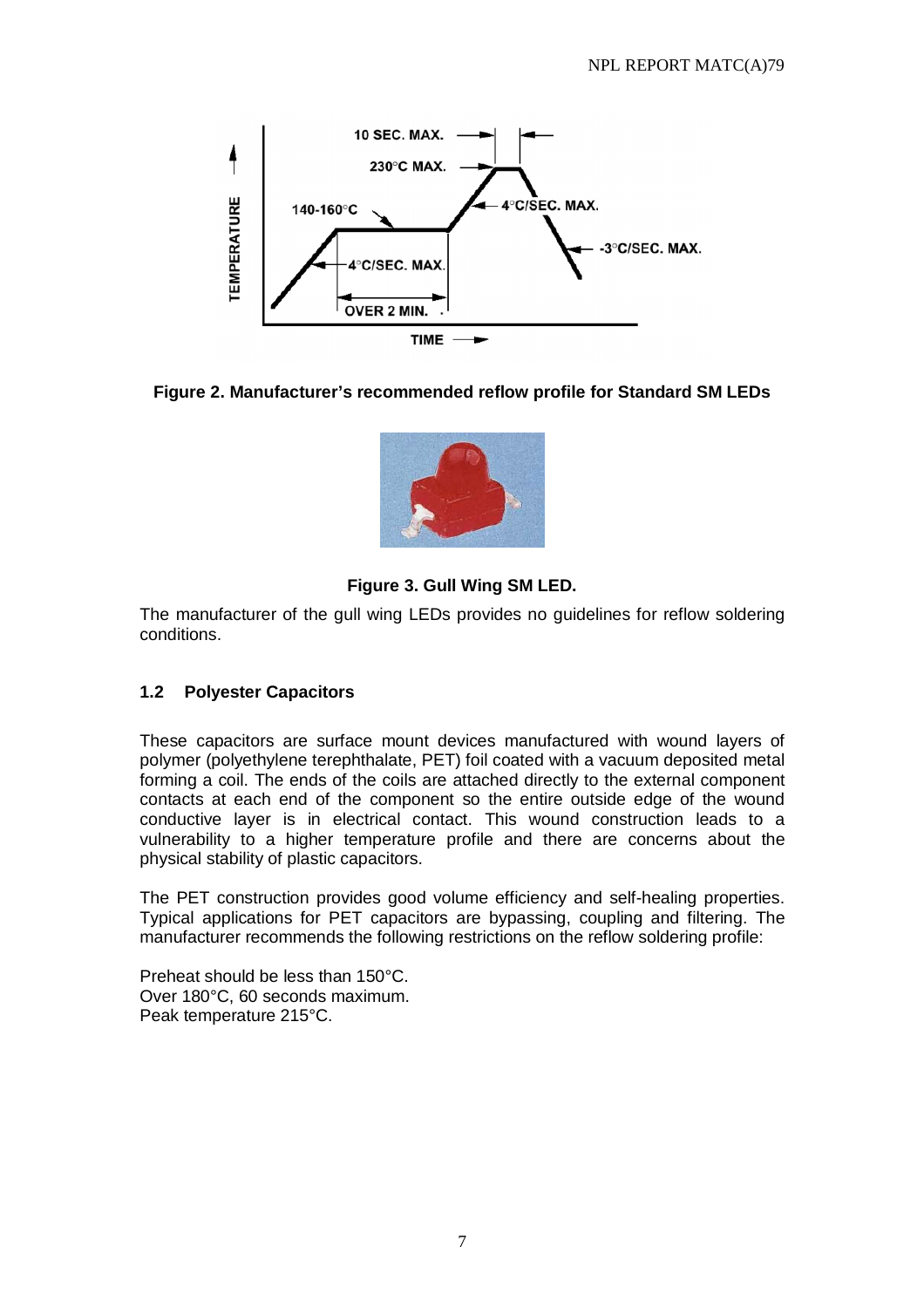

**Figure 4. Polyester SM Capacitor.** 

#### **1.3 Aluminium Electrolytic Capacitors**

Higher values of capacitance are often achieved with the use of aluminium electrolytic capacitors. In this case an aluminium foil is wound with paper separating sheets into a coil, which is then filled with a liquid electrolyte, and encased in polymer and an aluminium casing. The expansion of the liquid electrolyte with temperature and the wound construction might be problematic under lead-free reflow, and reports of damage to these devices have been received by NPL.



**Figure 5. Aluminium Electrolytic Capacitor.** 

The manufacturer states that after reflow soldering, once stabilized at +20°C, the capacitance shall be within ±10% of initial measured value.

#### **1.4 SMT Header**

This small header connector has a polymer casing, which must retain its physical dimensions in order for good mating to its corresponding plug. For this reason the higher temperature of lead-free soldering could be problematic if even small deformations in the polymer occur.

The contacts are phosphor bronze, tin-plated and the housing material is polyamide 66 rated to UL94V-0. There are no restrictions on reflow conditions from the manufacturer.



**Figure 6. SMT Header Connector.**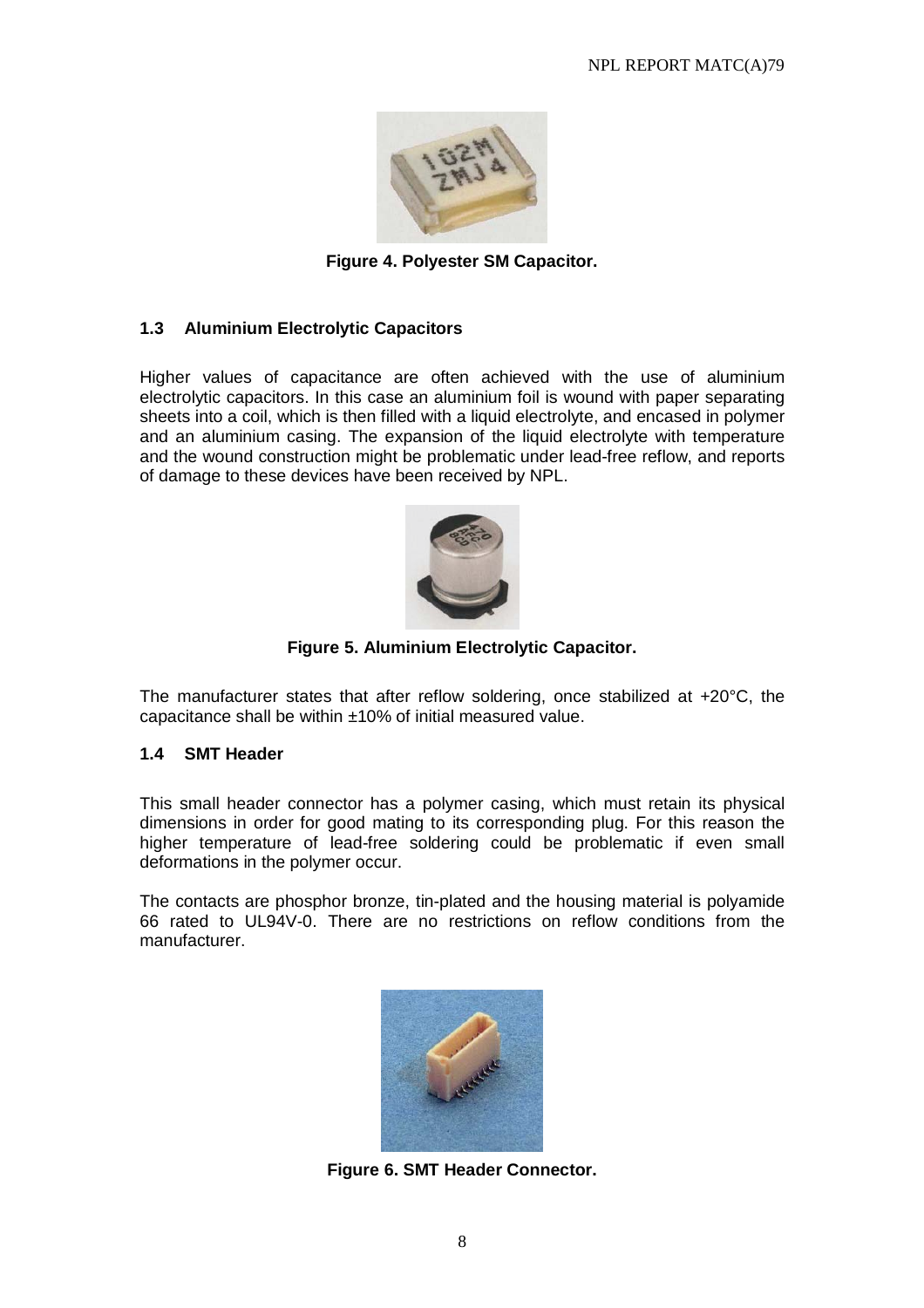## **1.5 Crystal Oscillators**

Quartz crystal resonators are widely used in electronics as highly stable and accurate frequency sources, but the oscillation frequency depends as much on the oscillator circuit as it does on the crystal. Resonators are passive, they do not oscillate without additional circuitry and a source of energy. A resonator, placed as a feedback element around an amplifier, makes an oscillator. The amplifier replaces energy lost in the resonator. The resonator controls the frequency of oscillation, and so stability of crystal devices is critical.

A quartz crystal resonator is simply a circular piece of quartz with electrodes plated on both sides, mounted inside an evacuated enclosure. Quartz is ideal for resonators because it is hard, dimensionally stable, non-conductive, and most importantly, piezoelectric.



**Figure 7. SMT Crystal Oscillator.** 

The maximum manufacturer specified reflow conditions to maintain the +/-50ppm tolerance on resonant frequency for these crystals are:

Over 140°C Preheat, 100 seconds maximum Over 200°C, 25 seconds maximum Over 230°C, 5 seconds maximum

#### **1.6 Ball Grid Array**

A ball grid array device contains a silicon chip wire bonded to a laminate (normally BT type) with tracks leading out to underside pads. The chip and bonds are then encapsulated and the device is 'bumped' with solder to provide solder balls for surface mount connection. 'Pop corning' is a phenomenon associated with entrapped moisture when reflowing encapsulated devices e.g. BGA's. During heating residual water vapour tries to escape from between the moulding and laminate and the bond can break allowing cracks to open up. The components used were 'dummy' components with no electrical functionality, but were identical in construction to a functional device, including the presence of the silicon die.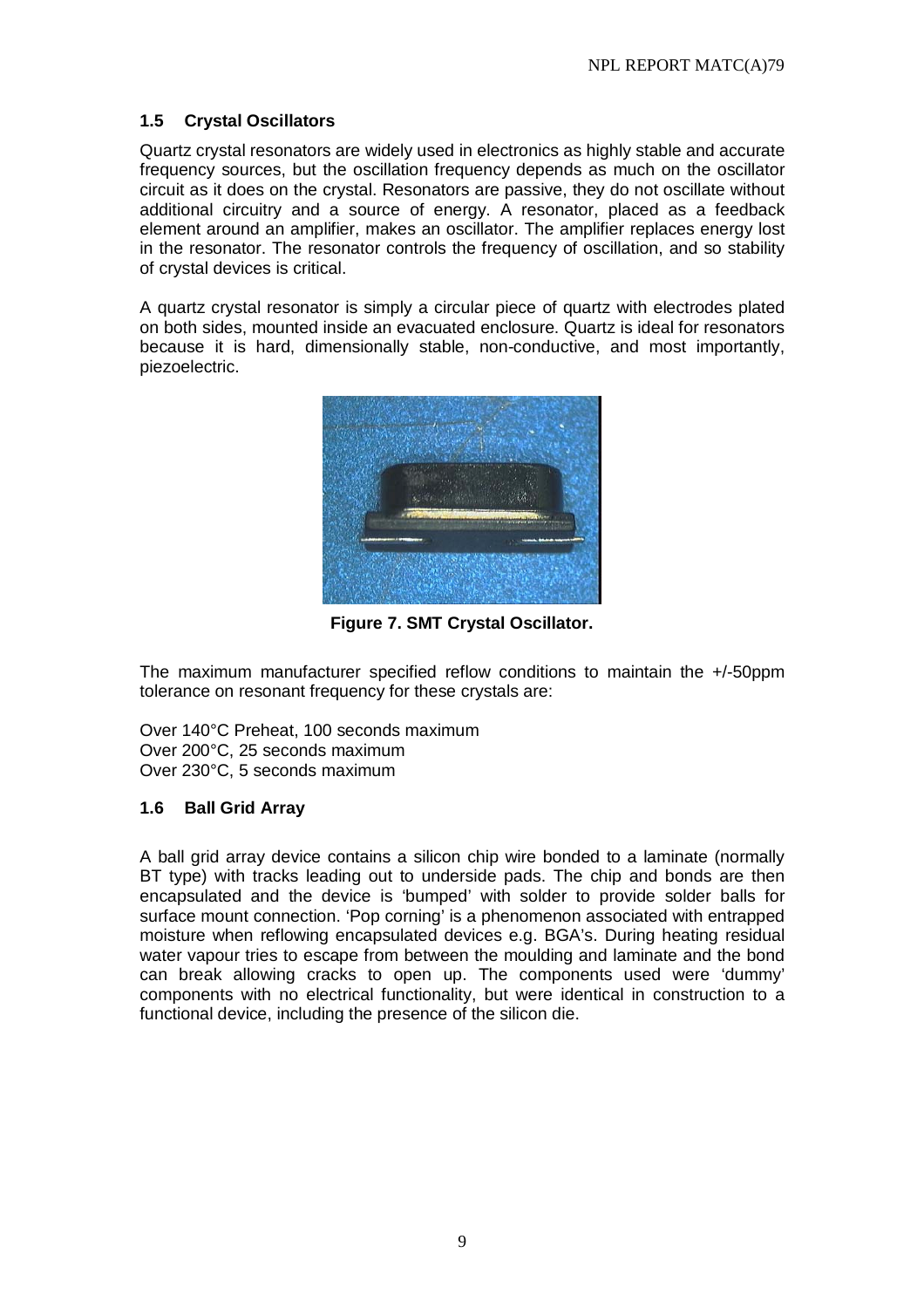

**Figure 8. Plastic Ball Grid Array.** 

# **2 EXPERIMENTAL**

#### **2.1 Component Reflow**

The components were heated using a Reddish Electronics SM2000CXE forced convection reflow oven. The oven has five zones, which were set as follows:

| Zone (Front and<br>Rear) | <b>Tin-Lead Profile</b><br><b>Set Temperature</b> | <b>Lead-Free Profile</b><br><b>Set Temperature</b> |
|--------------------------|---------------------------------------------------|----------------------------------------------------|
|                          | $140^{\circ}$ C                                   | $165^{\circ}$ C                                    |
|                          | $180^{\circ}$ C                                   | $195^{\circ}$ C                                    |
|                          | $180^{\circ}$ C                                   | $240^{\circ}$ C                                    |
|                          | $220^{\circ}$ C                                   | $280^{\circ}$ C                                    |
| b                        | $230^\circ C$                                     | $280^{\circ}$ C                                    |

#### **Table 2. Reflow Oven Settings for Lead-free Profile**

The temperature of the components during reflow was monitored using a DATAPAQ Reflow Tracker data acquisition system and typical profiles are shown in Figure 9. The thermocouples were K-type and were attached using thermally conductive adhesive<sup>1</sup>.

No solder paste was applied to the board and the components were free standing. The components were subjected to 6 sequential reflow profiles with an additional 2 minute cooling period between each (i.e. from 300 to 420 seconds on the above plot).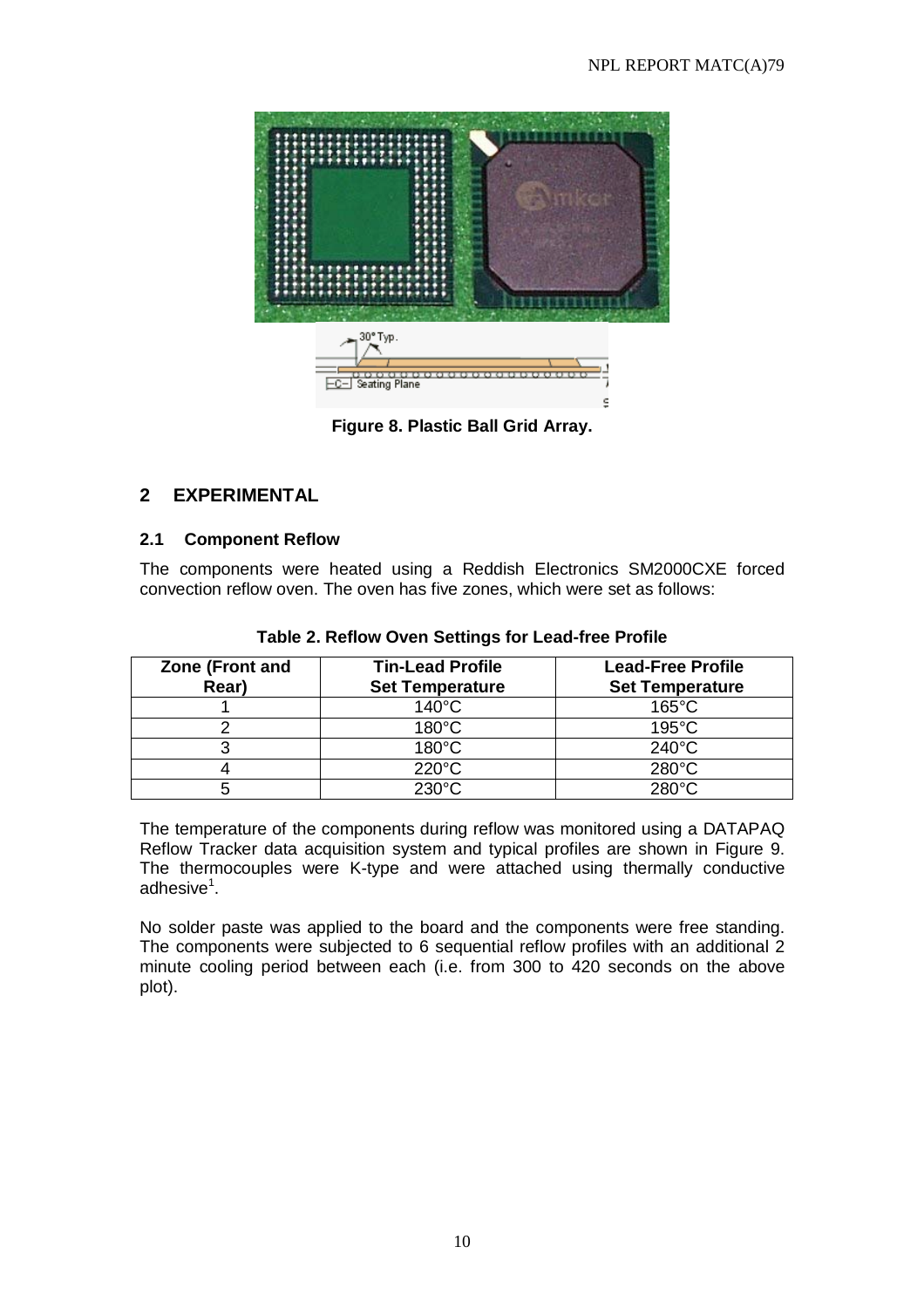**Lead-Free Profile 018**



**Figure 9. Temperature of Components in Lead-Free Profile.** 

#### **2.2 Electrical Measurements**

Measuring the threshold voltage and the presence of light assessed the LED devices' performance. The presence of visual emission and the threshold activation voltage were noted. In addition, the emission of certain LEDs was measured using a photometer mounted directly above the LED at 50, 55 and 80mm.

The equivalent parallel capacitance and dissipation factor (loss tangent) for each capacitor was determined using an Agilent 4263B LCR Meter. The driving frequency was 100Hz for electrolytic components and 100,KHz for the polyester capacitors.

No electrical measurements were made on the surface mount header.

The oscillator was connected to an impedance analyser, and the load impedance directly measured. There is a certain limitation to this measurement method, since the oscillator is not operating, the measurement fails to account for impedance shifts that occur during non-linear transistor operation. However, the measurement gives a good indication of crystal stability.

Three 14.7456 MHz quartz crystals oscillators commonly used in modems were measured on an HP impedance analyser. Gain and phase were measured to evaluate resonant frequency (Phase = 360°).

No electrical measurements were made on the dummy BGA devices.

#### **2.3 Dimensional Measurements**

The physical dimensions of the components were measured in all three axes before and after reflow, and any changes noted.

Measurements were made using a UKAS calibrated Mitutoyo Absolute Digimatic micrometer with 10µm precision.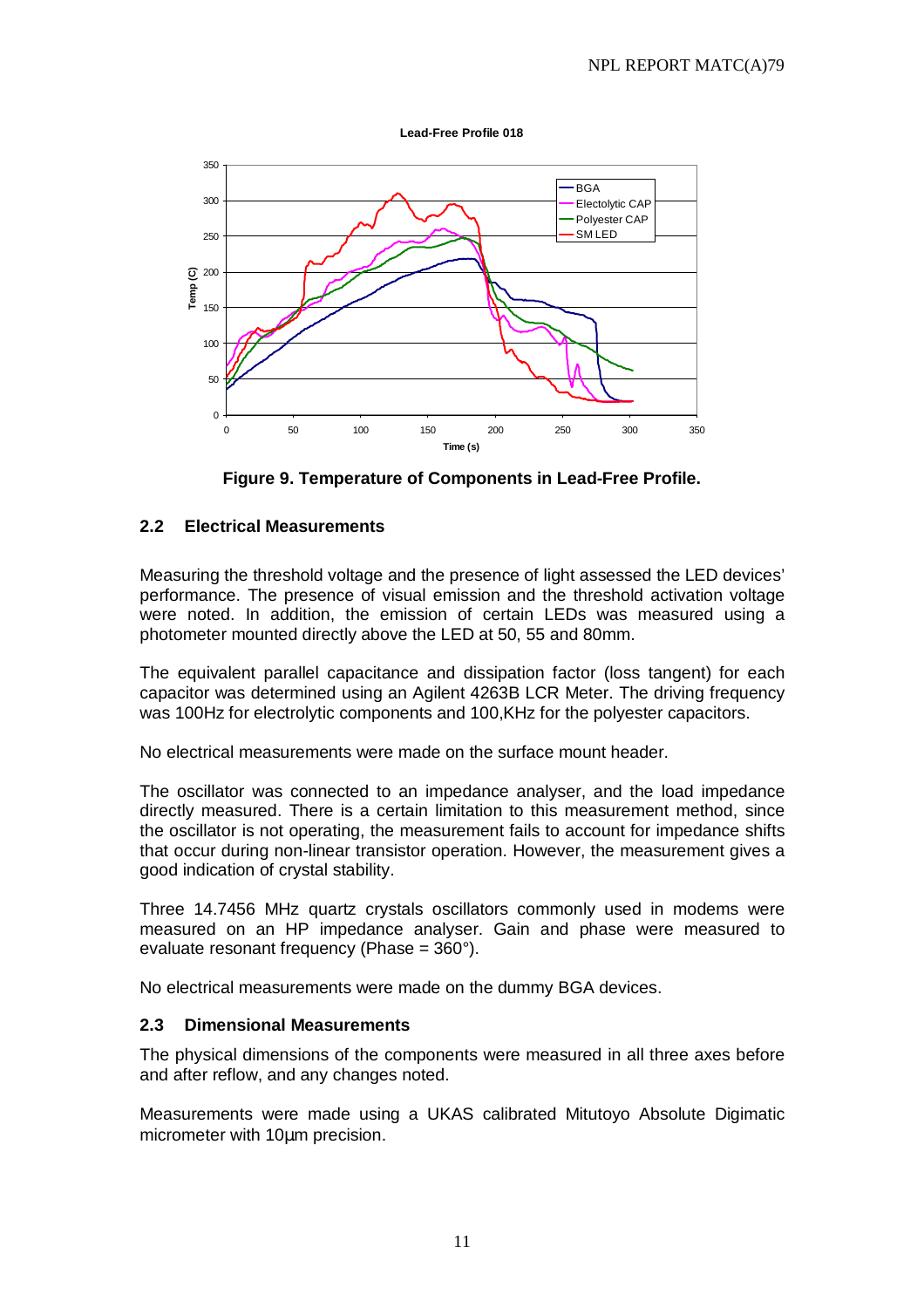For all components, the 'height' measured was the stand-off height of the component as mounted onto a board. Width and length were defined as the shorter and longer sides of the component.

#### **2.4 Mass Change Measurements**

The gull wing LEDs, polyester capacitors and electrolytic capacitors were also checked for weight change. Components were weighed on an AG 285 Mettler Toledo balance (0.1mg precision) before and after reflow.

# **2.5 BGA Popcorning**

To promote delamination the BGA samples were subjected to 85°C/85%RH for 24 hours prior to immediate exposure to the reflow conditions. Also humidity aged components were placed directly onto a molten solder pot at 230°C as a worst case condition.

To study any possible 'pop corning' in the BGA samples microscopic examination of the perimeter of the components was performed. A search for contrasts in the laminate colouring, indicative of loss of adhesion between the BT substrate and the moulding compound was conducted.

#### **3 RESULTS**

#### **3.1 Tin-Lead Profiled Components**

For **all the components** which were passed through the tin-lead reflow profile there were only **negligible or no changes** in the dimensions and electrical performance, confirming past experience.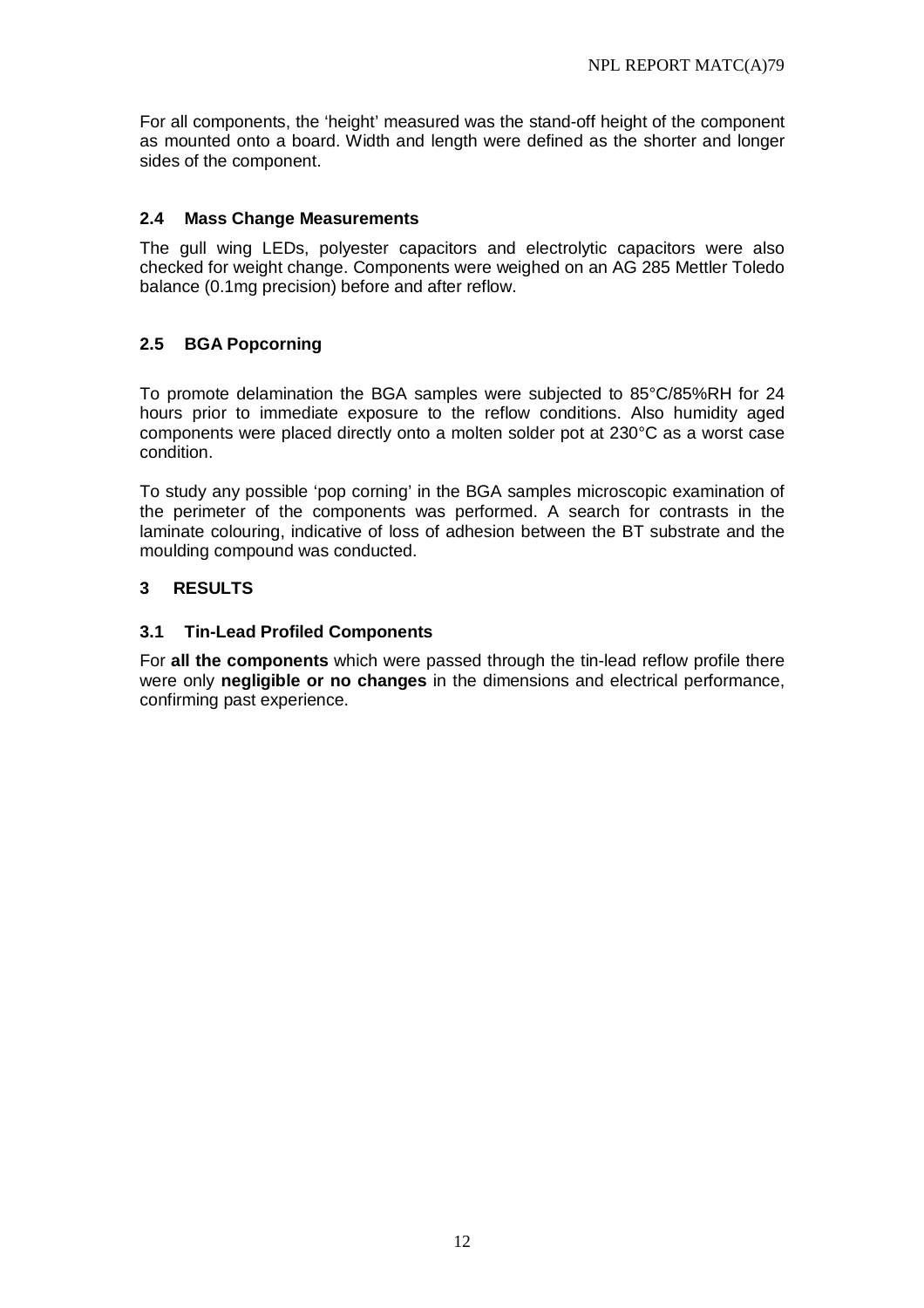# **3.2 Lead-Free Profiled Components**

#### 3.2.1 Electrical Measurements

## **Table 3. Electrical Functionality Measurement results.**

| <b>Component</b>                               | <b>Variation</b>               | Property              | <b>Before LF</b><br><b>Reflow</b> | <b>After LF</b><br><b>Reflow</b> |
|------------------------------------------------|--------------------------------|-----------------------|-----------------------------------|----------------------------------|
| SMT 2x1.25mm LED                               | Green                          | Threshold<br>Voltage  | 1.812V                            | 1.805V                           |
| SMT 2x1.25mm LED                               | Yellow                         | Threshold<br>Voltage  | 1.77V                             | 1.766V                           |
| SMT 2x1.25mm LED                               | Red                            | Threshold<br>Voltage  | 1.62V                             | 1.617V                           |
| Sub-Min, Gull Wing Lead LED                    | <b>HE Red</b>                  | Threshold<br>Voltage  | 1.65V                             | 1.646V                           |
| Sub-Min, Gull Wing Lead LED                    | Yellow                         | Threshold<br>Voltage  | 1.753V                            | 1.749V                           |
| Sub-Min, Gull Wing Lead LED                    | Green                          | Threshold<br>Voltage  | 1.823V                            | 1.815V                           |
| Metallised, SMT, Polyester<br>Capacitor        | 7.3mm, 63V/40V AC - 0.47<br>μF | Capacitance           | 476.76pF                          | 466.4µF                          |
| Panasonic Capacitors VFC SM<br>$105^{\circ}$ C | 6.3V 47uF                      | Capacitance           | 45.96µF                           | 42.75µF                          |
| Panasonic Capacitors VFC SM<br>105°C           | 16V100uF                       | Capacitance           | 104.74µF                          | 94.23µF                          |
| Panasonic Capacitors VFC SM<br>105°C           | 35V 4.7uF                      | Capacitance           | $5.28\mu F$                       | 75.08µF                          |
| Metallised, SMT, Polyester<br>Capacitor        | 7.3mm, 63V/40V AC - 0.47<br>μF | Loss Tangent          | 2.58                              | 6.90                             |
| Panasonic Capacitors VFC SM<br>105°C           | 6.3V 47uF                      | Loss Tangent          | 0.0949                            | 0.0849                           |
| Panasonic Capacitors VFC SM<br>$105^{\circ}$ C | 16V100uF                       | Loss Tangent          | 0.0419                            | 0.0919                           |
| Panasonic Capacitors VFC SM<br>105°C           | 35V 4.7uF                      | Loss Tangent          | 0.0399                            | 0.0426                           |
| <b>Crystal SMT</b>                             | 14-7456 MHz                    | Resonant<br>Frequency | 14766388.7Hz                      | 14766571.6Hz                     |
| <b>Crystal SMT</b>                             | 14-7456 MHz                    | Resonant<br>Frequency | 14767250.0Hz 14767263.8Hz         |                                  |
| <b>Crystal SMT</b>                             | 14-7456 MHz                    | Resonant<br>Frequency | 14769054.3Hz 14768994.4Hz         |                                  |

The electrical parameter, and the before and after reflow values are given in Table 3. The fractional changes in values are plotted in Figure 10. The figures are for single components, not average values.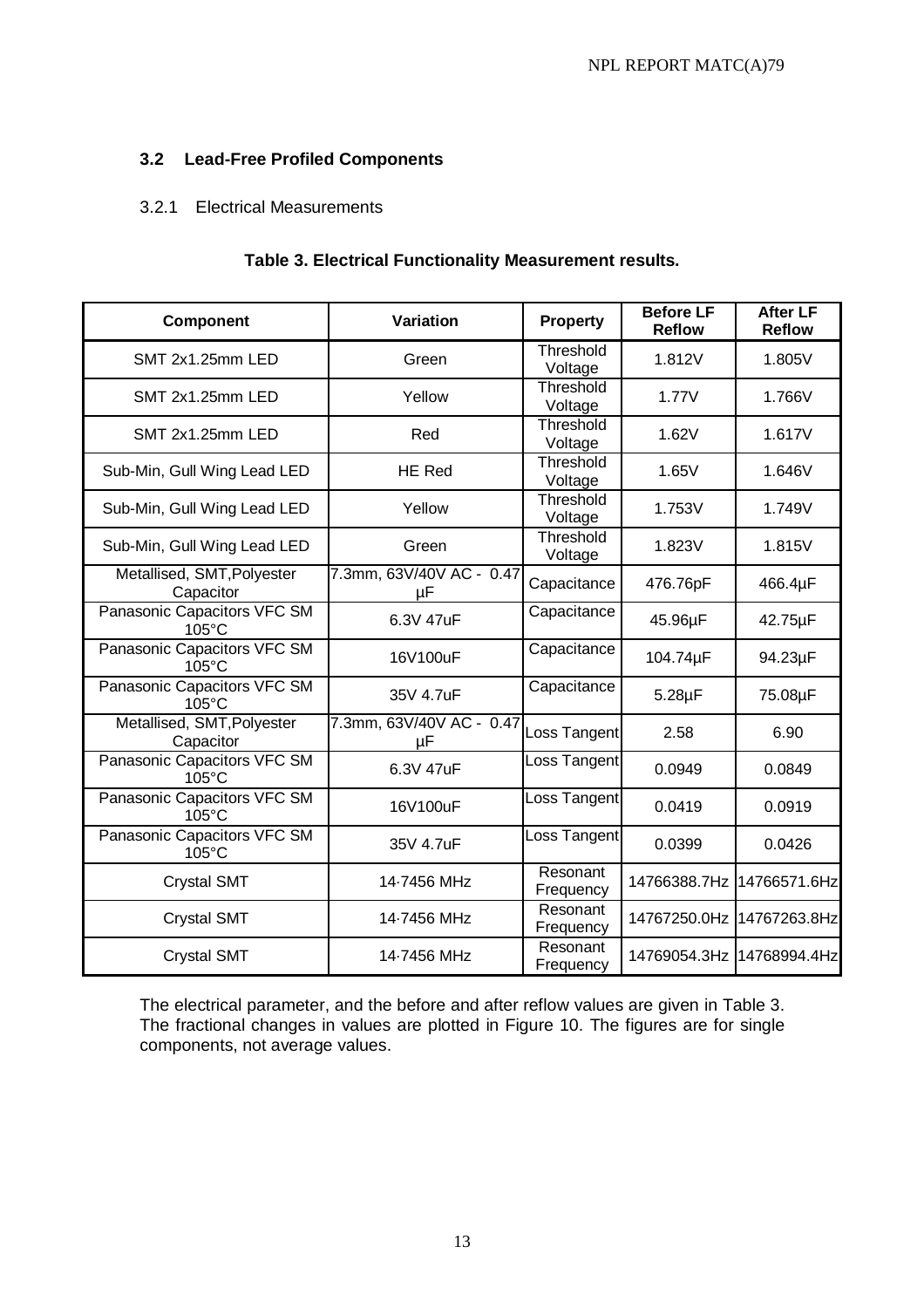#### **Effect of Sequential Lead-Free Reflow**



**Figure 10. Effect of LF reflows on electrical functionality.** 

#### $3211$  LEDs

The threshold voltage for light emission for all the LEDs proved to be unaffected by more than 0.5%. This suggests that the reflow temperatures are not affecting the basic function of the device. In the case of the red and green gull wing components, however, the polymer casing did look darker to the eye, and although the LED worked the light was somewhat obscured by the darkening of the plastic case.

This was quantified using a photometer, which produces a photon count. LEDs that had been passed through a lead-free and standard tin-lead profile were tested. The LEDs were held at 50, 55 and 80mm in front of the photometer, and the data are plotted in Figure 11.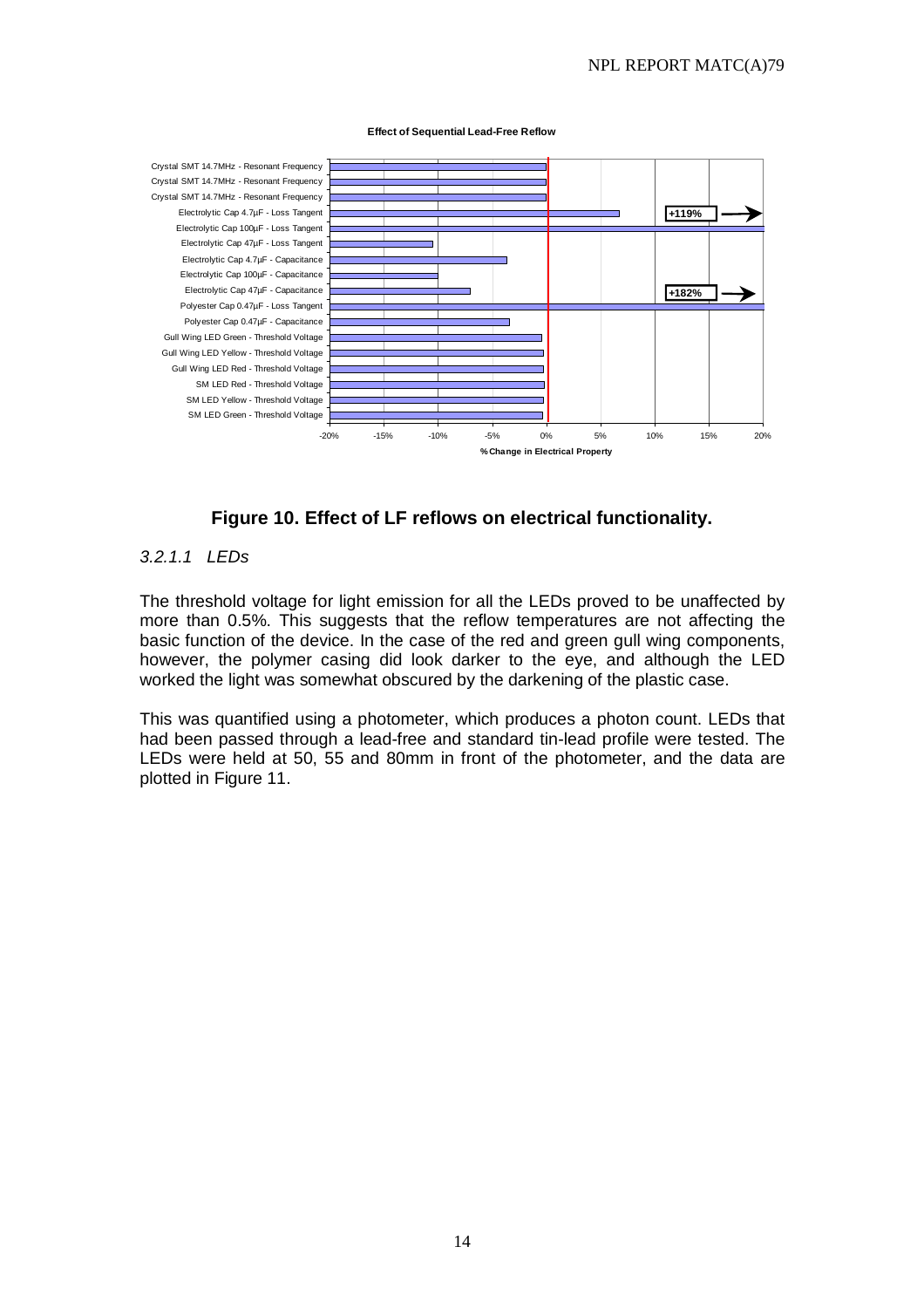

**Figure 11. Reduction in LED Emission due to Darkening of Polymer Case.** 

The darkening of the LED case caused by lead-free reflow reduced the emission from the LED by about 60% relative to profiling under tin-lead conditions.

#### 3.2.1.2 Polyester Capacitors

The polyester capacitors did prove to be susceptible to a higher temperature reflow profile. The capacitance did not change much, 3% over the frequency range of 100Hz to 100KHz, and remained within specification, but the loss tangent altered significantly. Figure 12 presents the loss tangent as a function of frequency, and this reveals that this exceeds the manufactures specification by 130%.

Polyester capacitors are designed for use in digital circuits at much higher frequencies than the electrolytic capacitors, and so the poor performance under these conditions is very relevant.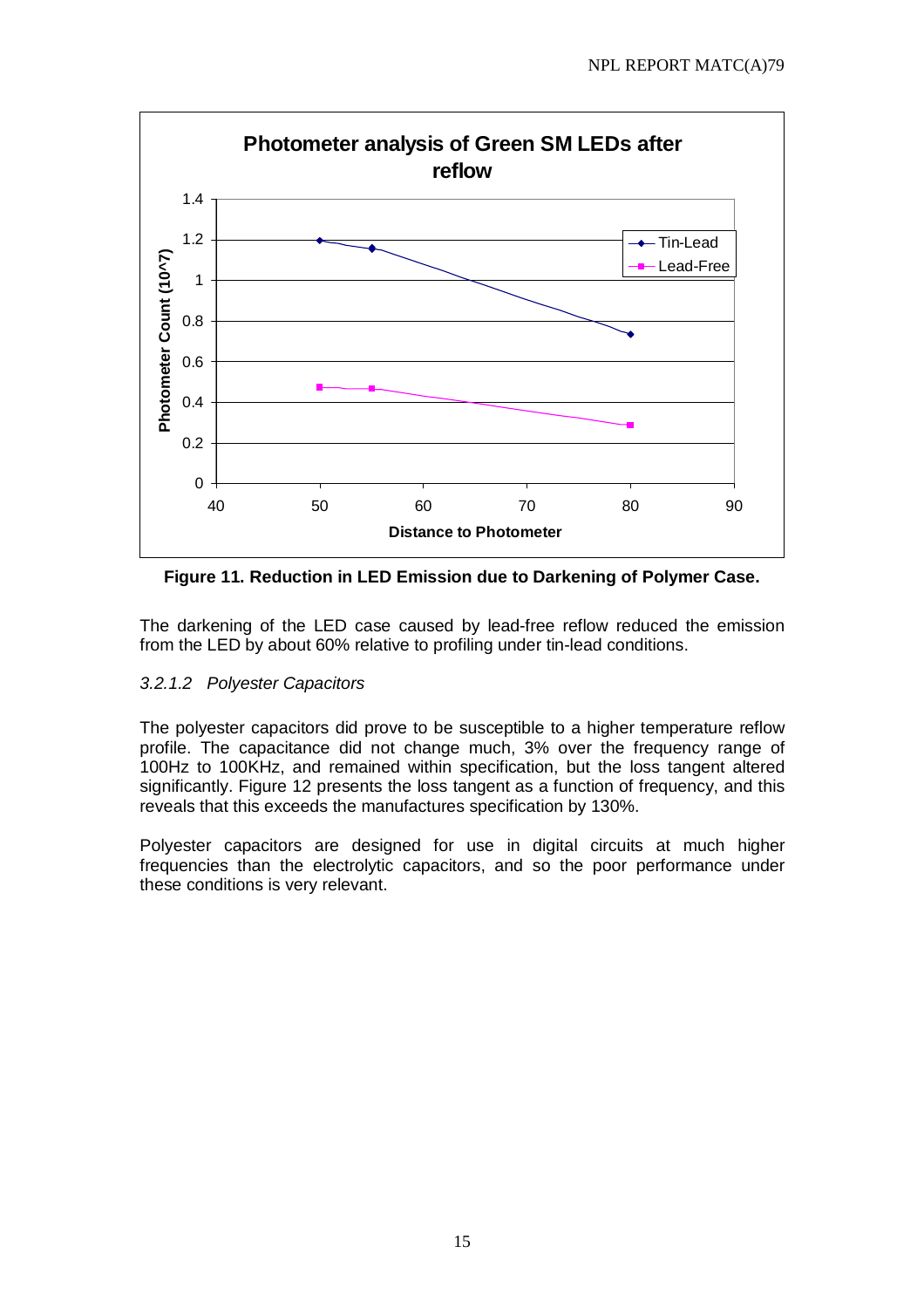

**Figure 12. Effect of Reflow on Loss Tangent for Polyester Capacitor**

# 3.2.1.3 Aluminium Electrolytic Capacitors

The capacitance of the electrolytic capacitors was reduced by between 4 and 11% by the 6 lead-free reflow processes. The loss tangent was significantly affected with a massive 119% change for the case of the highest value 100µF capacitor. The electrolytic capacitors are only specified to operate correctly up to relatively low frequencies so this measurement was at 100Hz only. The manufacturer of these components specifies no tolerance for loss-tangent.

# 3.2.1.4 Crystal Oscillators

The resonant frequency changed by only +/- 100 Hz (6 ppm) after reflow for the oscillators tested. The nominal stability is rated at 100ppm in the temperature range 0-60°C. Hence these devices appear impervious to multiple reflows.

#### 3.2.2 Dimensional Stability Measurements

The dimensional values for the components before and after reflow are given in Table 4, and the percentage variation given in Figure 13. The figures are for single components, not average values.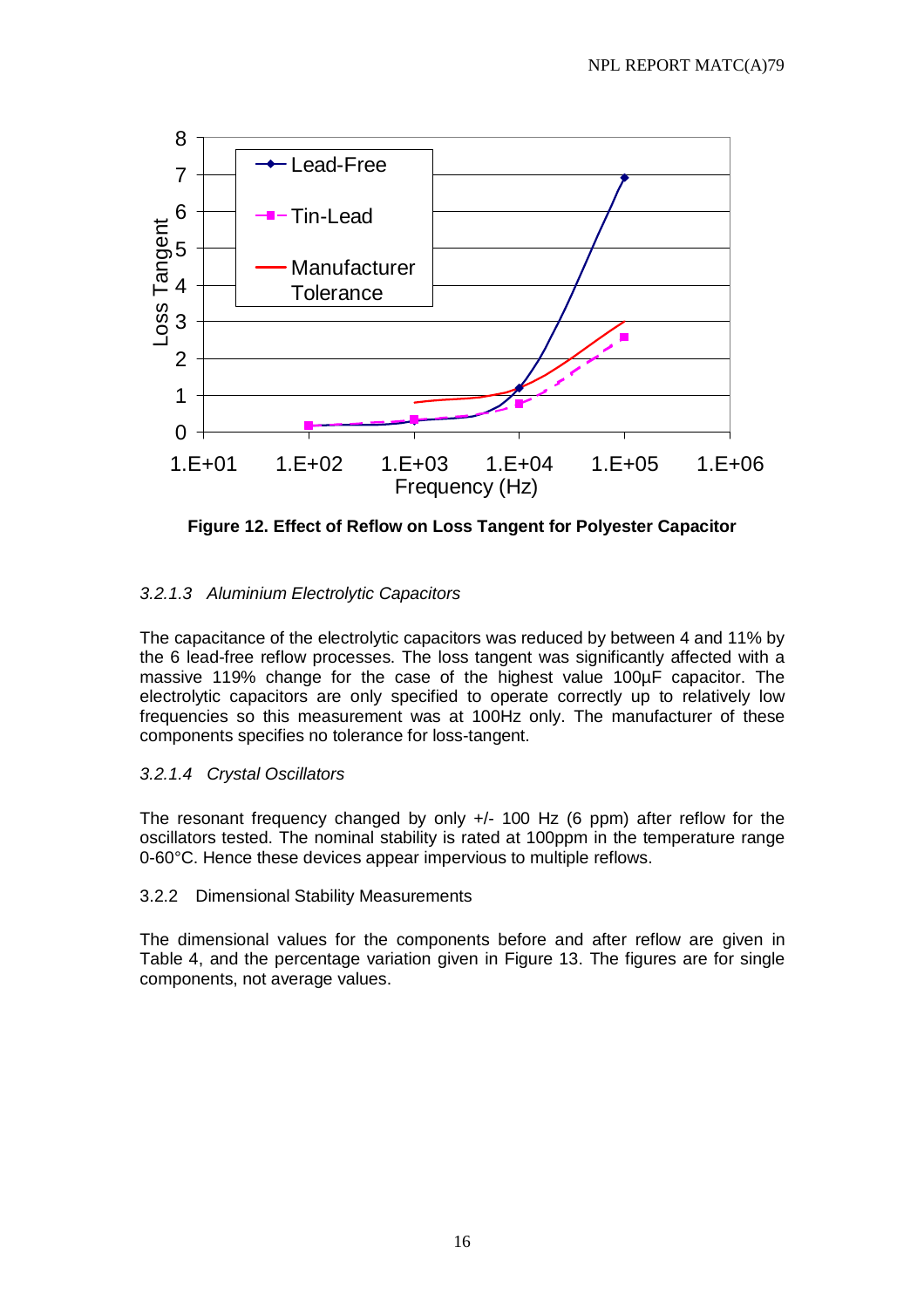|                                            |                                     | <b>Before Reflow</b> |        | <b>After Reflow</b> |              |                |        |
|--------------------------------------------|-------------------------------------|----------------------|--------|---------------------|--------------|----------------|--------|
| <b>Component</b>                           | Variation                           | <b>Width</b>         | Length | Height              | <b>Width</b> | Length         | Height |
| SMT 2x1.25mm LED                           | green                               | 1.24                 | 1.08   | 2.05                | 1.23         | 1.09           | 2.04   |
| SMT 2x1.25mm LED                           | yellow                              | 1.18                 | 1.08   | 2.01                | 1.2          | 1.08           | 2.01   |
| SMT 2x1.25mm LED                           | red                                 | 1.18                 | 1.07   | 2                   | 1.2          | 1.06           | 1.99   |
| Sub-Min, Gull Wing<br>Lead LED             | red                                 | 2.03                 | 2.81   | 2.55                | 1.97         | 2.78           | 2.42   |
| Sub-Min, Gull Wing<br>Lead LED             | yellow                              | 1.98                 | 2.81   | 2.44                | 1.98         | 2.75           | 2.5    |
| Sub-Min, Gull Wing<br>Lead LED             | green                               | 1.99                 | 2.69   | 2.49                | 1.99         | 2.73           | 2.56   |
| Metallised,<br>SMT, Polyester<br>Capacitor | 7.3mm, 63V/40V AC -<br>$0.47 \mu F$ | 5.9                  | 3.2    | 7.44                | 5.95         | 3.48           | 7.35   |
| 1mm Pitch, Top Entry,<br><b>SMT Header</b> | 2 way                               | 2.9                  | 4.31   | 3.98                | 2.88         | 4.31           | 3.94   |
| Panasonic Capacitors<br>VFC SM 105°C       | 6.3V 47uF                           | 5.3                  | 5.36   | 5.3                 | 5.28         | 5.48           | 5.28   |
| Panasonic Capacitors<br>VFC SM 105°C       | 16V100uF                            | 8.34                 | 6.42   | 8.33                | 8.28         | 7.6            | 8.28   |
| Panasonic Capacitors<br>VFC SM 105°C       | 35V 4.7uF                           | 4.31                 | 5.39   | 4.32                | 4.3          | 5.51           | 4.31   |
| <b>Ball Grid Array</b>                     | PBGA256-1.27mm-<br>27mmm-DC         | 27.03                | 2.1    | 27.13               | 27           | $\overline{2}$ | 27.01  |

**Table 4. Dimensional Measurement Results (mm)** 



**Effect of Sequential Lead-Free Reflow**

**Figure 13. Effect of Sequential Reflows on Physical Dimensions**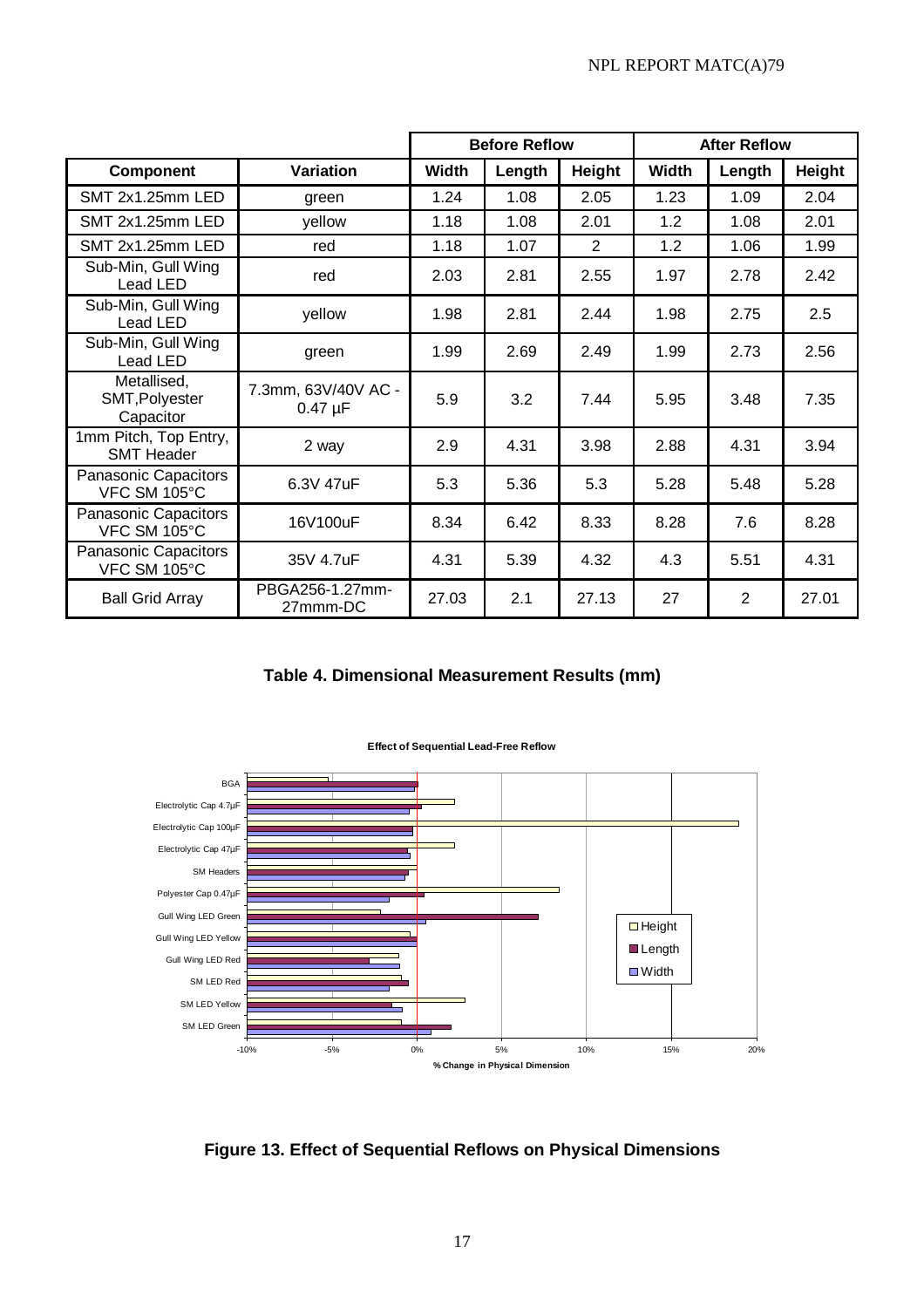It is clear that the majority of the components tended to shrink as a result of lead-free profiling. However, for some components there was a marked increase in height, particularly for the capacitors. These are discussed in detail below.

# 3.2.2.4 LEDs

There was a change of typically 2-4% in the dimensions of the polymer LED devices.

To identify any breakdown or phase change in the packaging, differential scanning calorimetry (DSC) was performed on a gull wing LED device to look for changes in phase (breaking or formation of any chemical bonds). An example curve is shown in Figure 14.



**Figure 14. DSC for Gull Wing LED Component.** 

The DSC curve highlights any changes in phase as the component heats up. The melting of the solderable finish on the component legs is clearly seen at 180-185°C. The very small percentage mass of the whole component represented by this metallisation indicates the sensitivity of the technique. There is no clear indication of decomposition of the polymer casing under 290°C. Polymer decomposition reactions start at around 300°C and are characterised by energy released by the exothermic reaction, as opposed to the energy absorbed during a phase change. There is a small step around 210°C which may be significant in causing the dimensional changes and loss of emission.

#### 3.2.2.5 BGAs

The overall height of the BGA device decreased due to the reflowing of the solder bumps which collapsed in their molten state, lowering the stand off to the laminate. This is to be expected. Otherwise the component was dimensionally stable through lead-free reflow.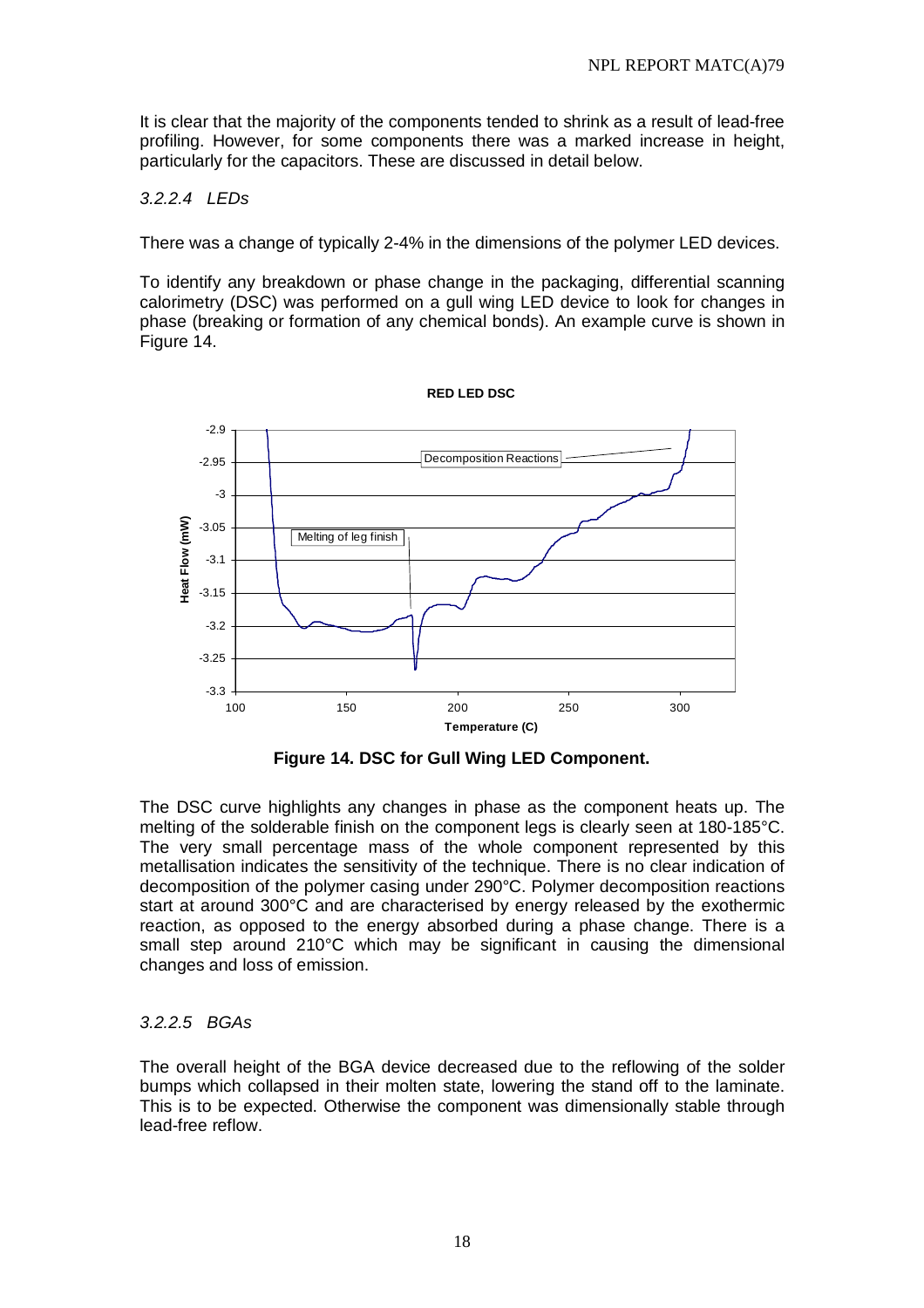No 'pop-corning' was observed on any of the BGA samples, even those humidity aged and placed directly onto molten solder. Clearly pop corning is a random event depending on component design and specific batches.

#### 3.2.2.6 Surface Mount Header

The physical stability of the header proved excellent with changes being less than 1% in all axes.

#### 3.2.2.7 Polyester Capacitors

The polyester capacitors exhibited expansion in height rather than in length or width. The behaviour is shown schematically in Figure 15.



**Figure 15. Schematic of Polyester Capacitor Expansion.** 

The expansion of the capacitor can be clearly seen in the microscope image, Figure 16, where the top of the component has barrelled.



**Figure 16. Deformation of Polyester Capacitor.** 

Cracks were also present on the ends of the component after exposure to lead-free reflow (Figure 17). The cracks appear to be between the end cap metallisation and the potting compound that forms the main body of the component.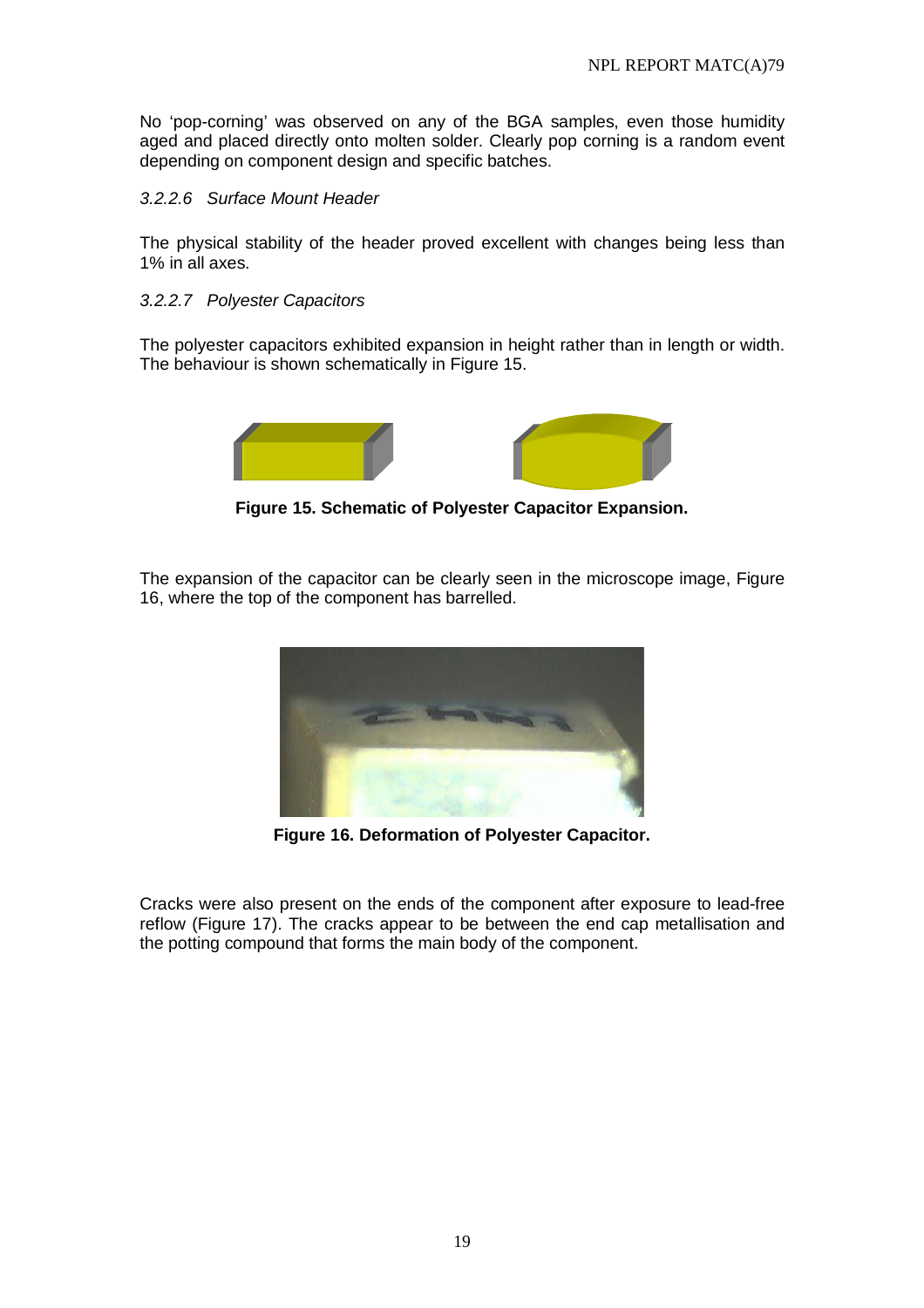

**Figure 17. Cracks in the end of the Polyester Capacitor.** 

# 3.2.2.8 Electrolytic Capacitors

Whilst the width and length of these components were hardly affected by the reflow steps the height changed dramatically. This was due to expansion of the electrolyte in the casing causing a dome-like bulge at the top and bottom of the component. The bulge at the bottom was less noticeable due to the additional stability afforded by the plastic base. Figure 18 shows the 100µF electrolytic capacitor after lead-free profiling. The bulging of the top and bottom of the cylinder body can be clearly seen. In fact this deformation is even greater during peak reflow temperatures, but the casing contracts somewhat as the component cools. It has been reported that these components can pop<sup>2</sup>.



**Figure 18. 100µF Electrolytic Capacitor after LF Reflow**

#### 3.2.3 Mass Change Measurements

The mass change of a few sensitive components are given in Table 5, and the percentage change in mass is plotted in Figure 19. The figures are for single components, not average values.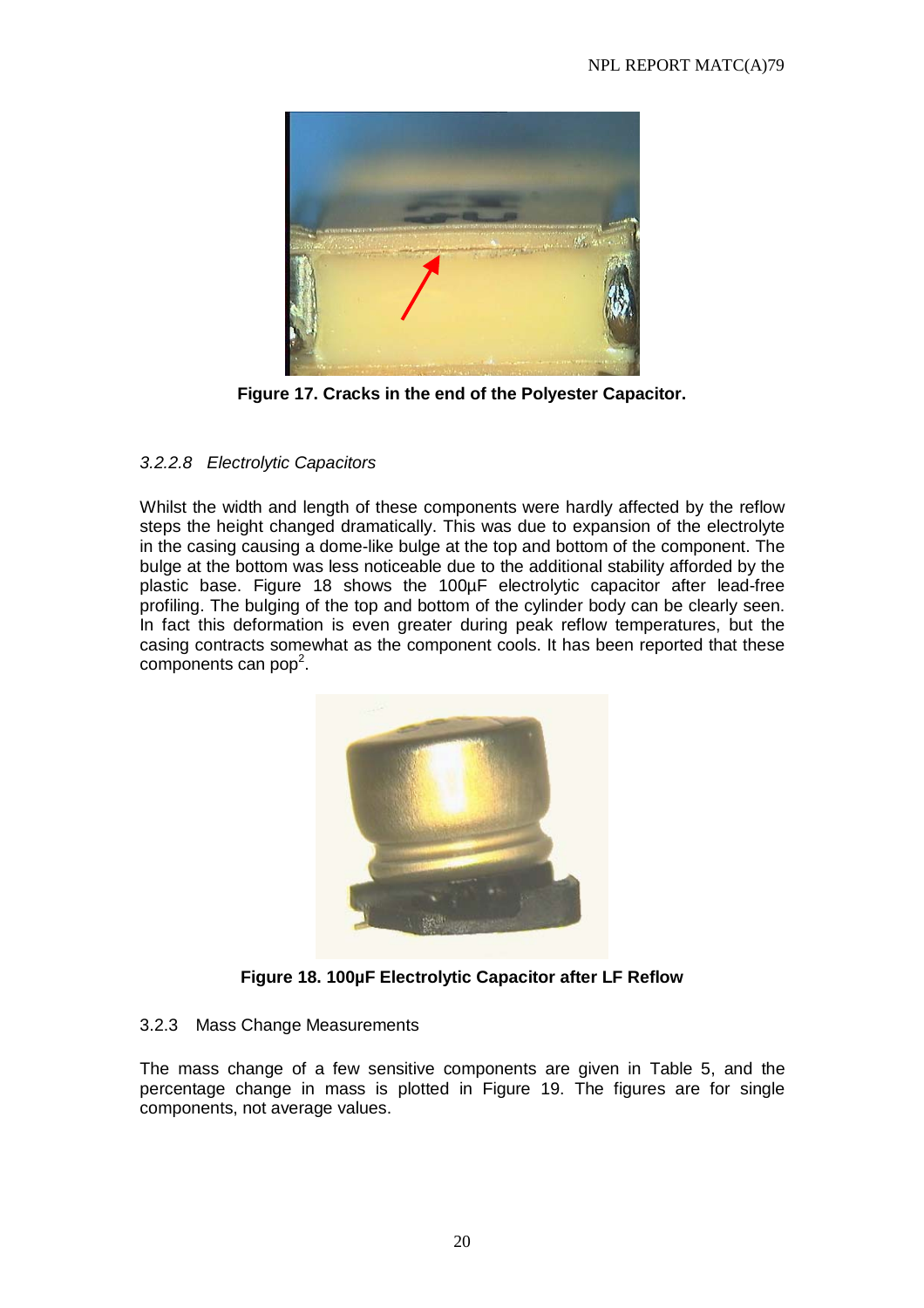| <b>Component</b>                           | <b>Variation</b>                    | <b>Mass</b><br><b>Before</b><br><b>Reflow</b> | <b>Mass</b><br><b>After</b><br><b>Reflow</b> |  |
|--------------------------------------------|-------------------------------------|-----------------------------------------------|----------------------------------------------|--|
| Sub-Min, Gull Wing<br>Lead LED             | Red                                 | 0.0152                                        | 0.0151                                       |  |
| Metallised,<br>SMT, Polyester<br>Capacitor | 7.3mm, 63V/40V AC -<br>$0.47 \mu F$ | 0.2518                                        | 0.2494                                       |  |
| Panasonic Capacitors<br>VFC SM 105°C       | 16V100uF                            | 0.522                                         | 0.5219                                       |  |

#### **Table 5. Mass Change Results (g).**



#### **Effect of Sequential Lead-Free Reflow**

#### **Figure 19. Mass Change from Lead-Free reflow.**

In all cases mass was reduced with heating through sequential lead-free reflow profiles. Despite the large physical deformation of the electrolytic capacitor its mass change was very low. The LED lost about 0.65% by mass, which is consistent with a small amount of degradation in the polymer casing. The polyester capacitor exhibited the largest mass change of those components tested at nearly 1%.

#### **4 DISCUSSION**

#### **4.1 Tin-Lead Profiled Components**

As would be expected, the components which were passed through the tin-lead profile 6 times, were unaffected in terms of dimensions and electrical functionality. This provided a good reference point for comparison with the results for the lead-free profiled components.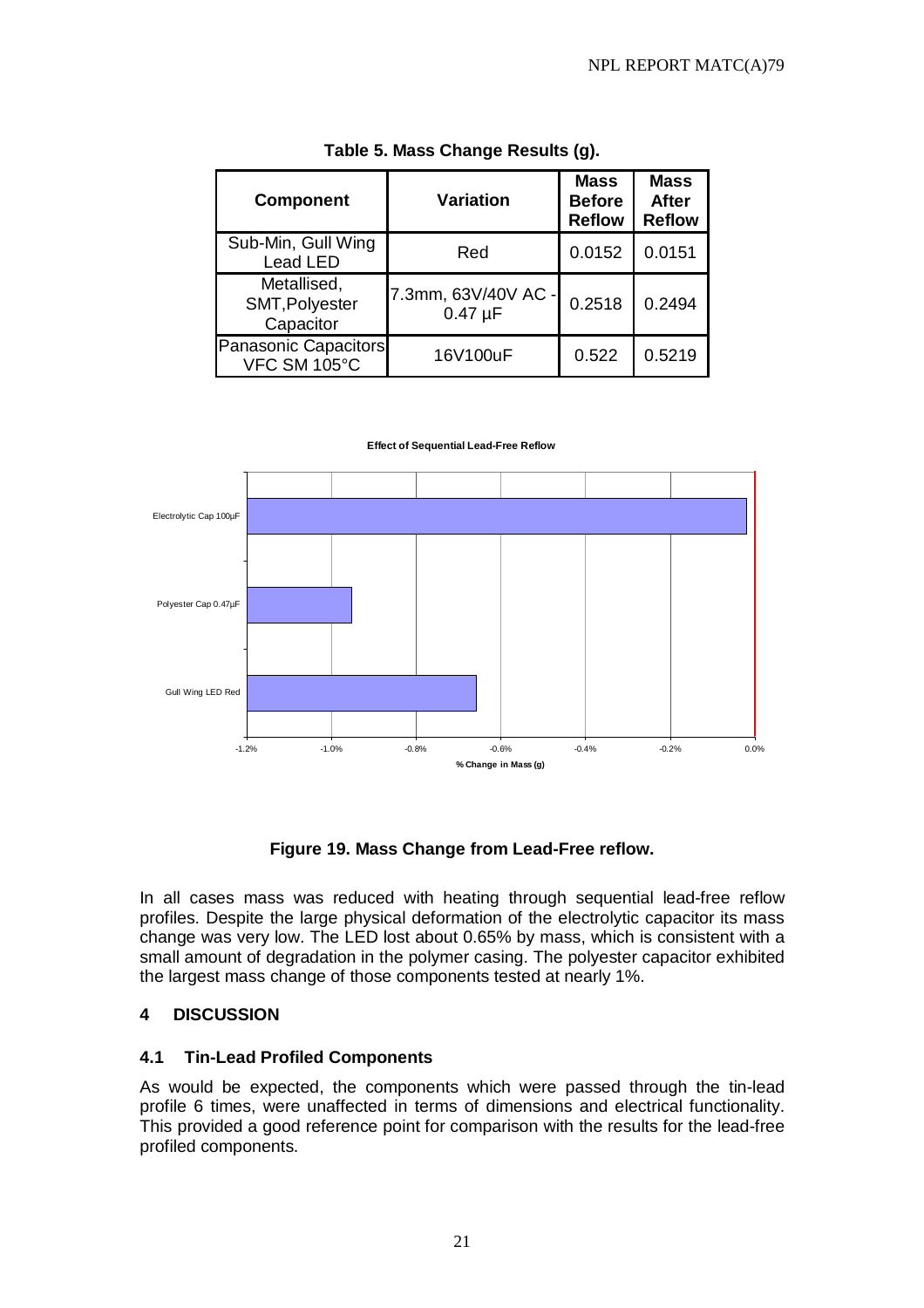# **4.2 LEDs**

The functionality of the surface mount LEDs tested was not affected by the lead-free soldering conditions. For the red and green gull wing SM LEDs, however, discolouration of the polymer casing reduced the final emission of the device although the diode was still functioning properly.

The changes in dimension during heating suggest that the polymer casing was softened, but DSC shows that no major phase changes occurred in the material. Decomposition reaction began only at 300°C or higher.

# **4.3 Polyester Capacitors**

The physical deformation of the polyester capacitors caused by the lead-free heating profiles was considerable. The low weight change during the process would suggest that the electrolyte, although building up pressure inside the component did not escape. The tolerance for capacitance quoted for these devices is +/-20% and this was not exceeded at any frequency between 100 and 100,000Hz for the lead-free process. The loss tangent for this component at the higher frequencies was well out of tolerance, and this is a potential problem for users.

# **4.4 Electrolytic Capacitors**

The physical deformation of the electrolytic capacitors was significant, and is unlikely to be acceptable to a customer receiving electronic product on aesthetic grounds alone. The bulging of the base means that the legs of the component can be bent out of the plane of the board as the plastic base is pushed down. This may cause problems with soldering of the legs if they do not stay associated with pads.

The capacitance of all the electrolytic components was within the manufacturer's tolerance after lead-free processing, but as with the polyester capacitor, the loss tangent was greatly affected.

# **4.5 Surface Mount Header**

The dimensional stability of the SM Header proved to be excellent with a change of less than 1% in any axis. This magnitude of distortion is very unlikely to provide complications for the subsequent mating of a male connector.

# **4.6 Crystal Oscillator**

Despite vastly exceeding the manufacturer's temperature and time limits for these components, the resonant frequency of the components remained virtually unchanged, and well within the +/-50ppm tolerance specified. The stability of these quartz crystal oscillators gives no cause for concern with lead-free processing.

# **4.7 BGAs**

The ball grid array components were included in this study due to widespread concerns about internal delamination (or pop-corning) of these devices. The industry spends considerable time and effort baking and sealing packages to ensure that moisture in the components is not problematic during reflow and it is reasonable to suggest that the higher ramp rates and temperatures of lead-free soldering will exacerbate the problem.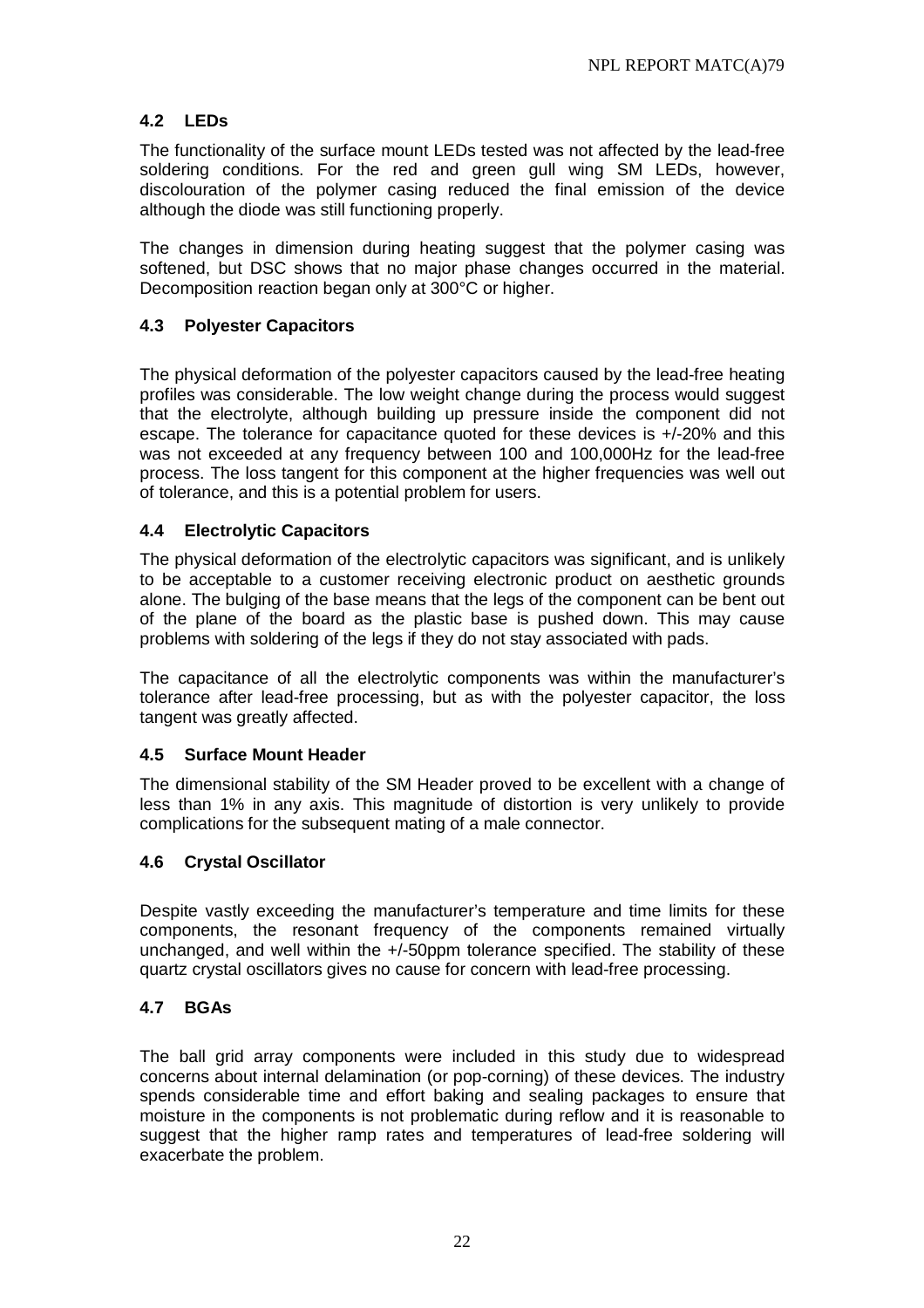Despite this, no pop-corning was observed on any of the samples which were humidity soaked and rapidly heated in the reflow oven, or even in those directly floated onto a solder bath.

The design of a package and poor manufacturing are likely to be the main influences on its susceptibility to delamination. The BGA package samples used in this study clearly have a robust design and have been manufactured to high standards. Improvements in materials and construction of BGA packages, since their introduction in the 1990's, has improved delamination resistance.

# **5 CONCLUSIONS**

Suppliers moving towards the manufacture of components that are compliant with lead-free soldering technologies, and indeed users of those technologies, now have to consider any possible consequential effects on the stability of those components caused by the higher processing temperatures involved. Hence this study has undertaken a comparative assessment of a range of components, thought to be sensitive to elevated thermal processing, before and after processing under worstcase lead-free soldering temperature conditions. The assessment was undertaken in terms of physical and functional stability, and the results were benchmarked against the performance of the components under traditional tin-lead soldering conditions.

The components studied were various LEDS, polyester and electrolytic capacitors, crystal oscillators, polyamide connectors, and BGAS. The salient findings were:

- The components were generally robust and compliant with lead-free processing, thus allaying some earlier concerns over component stability
- Within the limitations of this work, polyamide connectors, SM LEDS, quartz crystal oscillators and BGAs appeared compatible with lead-free processing. However, care must be taken not to darken LED casing materials due to overheating, which would reduce light emission levels.
- Some components did exhibit significant damage as a result of the lead-free processing and give cause for concern i.e. both the polyester and electrolytic capacitors, and this poor performance is attributed in part to their wound laminated construction. Although the capacitance remained within quoted tolerance levels, the loss tangent for the capacitors degraded to values well outside the tolerance levels
- Other types of capacitors (e.g. ceramic-based) perform well at the higher temperatures, although they cannot accommodate the same range of capacitance values.
- Although in this study a harsh lead-free soldering profile was applied 6 times to the components, in actual lead-free processes the temperature exposure is likely to be much less aggressive. However, other NPL studies (1) have shown that temperature differentials across boards can be as much as 50°C. For large electronic products with a mixture of large and small components, or for those using smaller reflow ovens, overheating of components may be more likely, and good temperature profiling will be critical